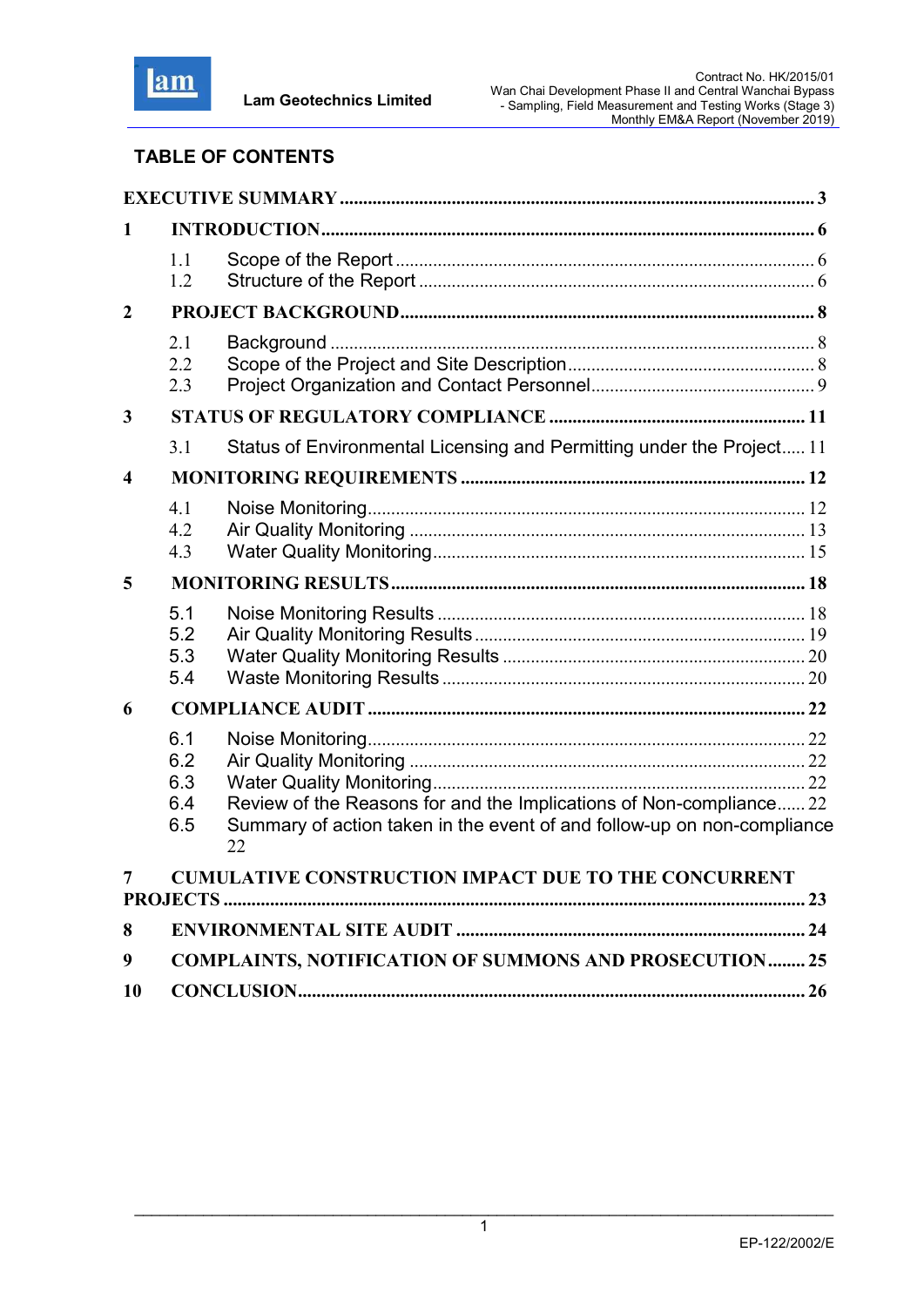

# LIST OF TABLES

- Table 1 Summary of Water Quality Monitoring Exceedances in Reporting Month
- Table 2.1 Schedule 2 Designated Projects under this Project
- Table 2.2 Contact Details of Key Personnel
- Table 3.1 Summary of the current status on licences and/or permits on environmental
- protection pertinent to the Project
- Table 3.2 Cumulative Summary of Valid Licences and Permits under Contract no. HK/2012/08
- Table 4.1 Continuous Noise Monitoring Stations
- Table 4.2 Air Quality Monitoring Stations
- Table 4.3 Water Quality Monitoring Station
- Table 4.4 Marine Water Quality Monitoring Frequency and Parameters
- Table 5.1 Continuous Noise Monitoring Stations for Contract no. HK/2012/08
- Table 5.3 Air Quality Monitoring Station for Contract no. HK/2012/08
- Table 5.5 Water Quality Monitoring Station for Contract no. HK/2012/08
- Table 5.6 Summary of Water Quality Monitoring Exceedance in Reporting Month
- Table 5.7 Details of Waste Disposal for Contract no. HK/2012/08
- Table 9.1 Cumulative Statistics on Complaints
- Table 9.2 Cumulative Statistics on Successful Prosecutions

# LIST OF FIGURES

- Figure 2.1 Project Layout
- Figure 2.2 Project Organization Chart
- Figure 4.1 Locations of Environmental Monitoring Stations

# LIST OF APPENDICES

- Appendix 3.1 Environmental Mitigation Implementation Schedule
- Appendix 4.1 Action and Limit Level
- Appendix 6.1 Event Action Plans
- Appendix 6.2 Notification of Exceedance
- Appendix 9.1 Complaint Log
- Appendix 10.1 Construction Programme of Individual Contracts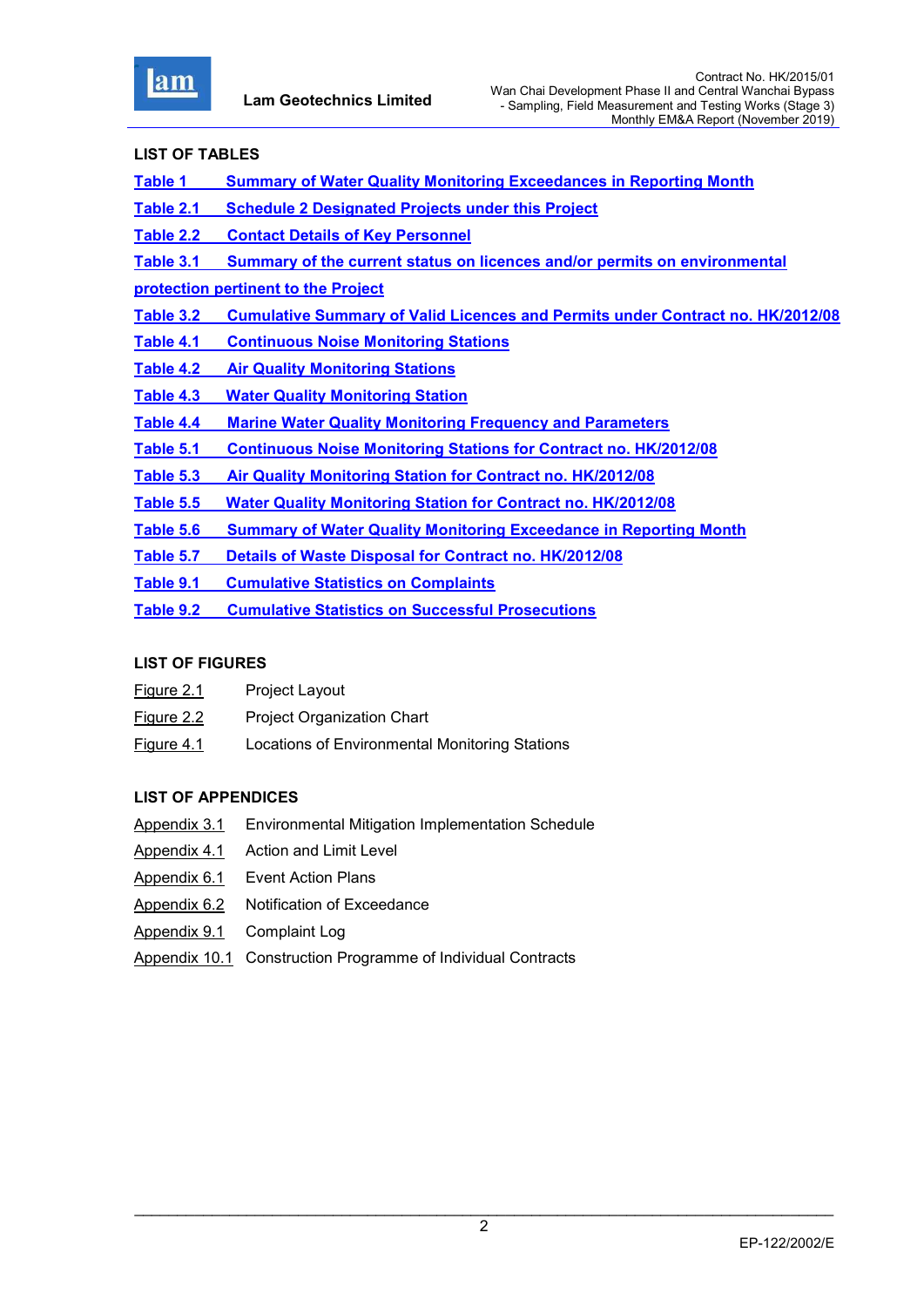

# EXECUTIVE SUMMARY

- i. This is the Environmental Monitoring and Audit (EM&A) Monthly Report November 2019 specific for Environmental Permit no. EP-122/2002/E. The EM&A report is prepared by the Environmental Team (ET) employed under Contract No. HK/2015/01 – Wan Chai Development Phase II and Central Wanchai Bypass – Sampling, Field Measurement and Testing Works (Stage 3). This report presents the environmental monitoring findings and information recorded during the period of November 2019. The cut-off date of reporting is the last day of each reporting month.
- ii. The implementation of the Environmental Monitoring and Audit Programme for the Wan Chai Development phase II and Central-Wan Chai Bypass Project has been taken over by the Lam Geotechnics Limited (LGL) under Contract HK/2015/01 – Wan Chai Development Phase II and Central Wanchai Bypass – Sampling, Field Measurement and Testing Works (Stage 3) from 27 December 2015 in continuation of the previous Environmental Team employed under Contact HK/2011/07 – Wan Chai Development Phase II and Central Wanchai Bypass – Sampling, Field Measurement and Testing Works (Stage 2).
- iii. In the reporting month, the principal work activities of the contracts are included as follows: Contract no. HK/2012/08 – Wan Chai Development Phase II – Central- Wan Chai Bypass at Wan Chai West
	- Nil

#### Noise Monitoring

- iv. Continuous noise monitoring was conducted at ACL3 City Hall.
- v. Due to safety concern, the location of the continuous noise monitoring station at City Hall was finely adjusted to the roof of the City Hall, Low Block on 1 May 2013.
- vi. As WDII RSS confirmation of construction works completion at CRIII area on 21 October 2019 and agreed with IEC on 1 November 2019, the continuous noise monitoring at ACL3 – City Hall for Contract no. HK/2012/08 under EP-122/2002/E was suspended from 1 November 2019 onward.

# Air Quality Monitoring

- vii. 1-hour and 24-hour Total Suspended Particulates (TSP) monitoring were conducted on every six days basis at ACL1 – City Hall and ACL2a – Contractor HK/2012/08 Site Office.
- viii. Due to the defective electricity supply found at monitoring station ACL1 and the advice from City Hall Building Management, the air quality monitoring station ACL1 – City Hall was finely adjusted on 28 Feb 2014 to an alternate electricity supply.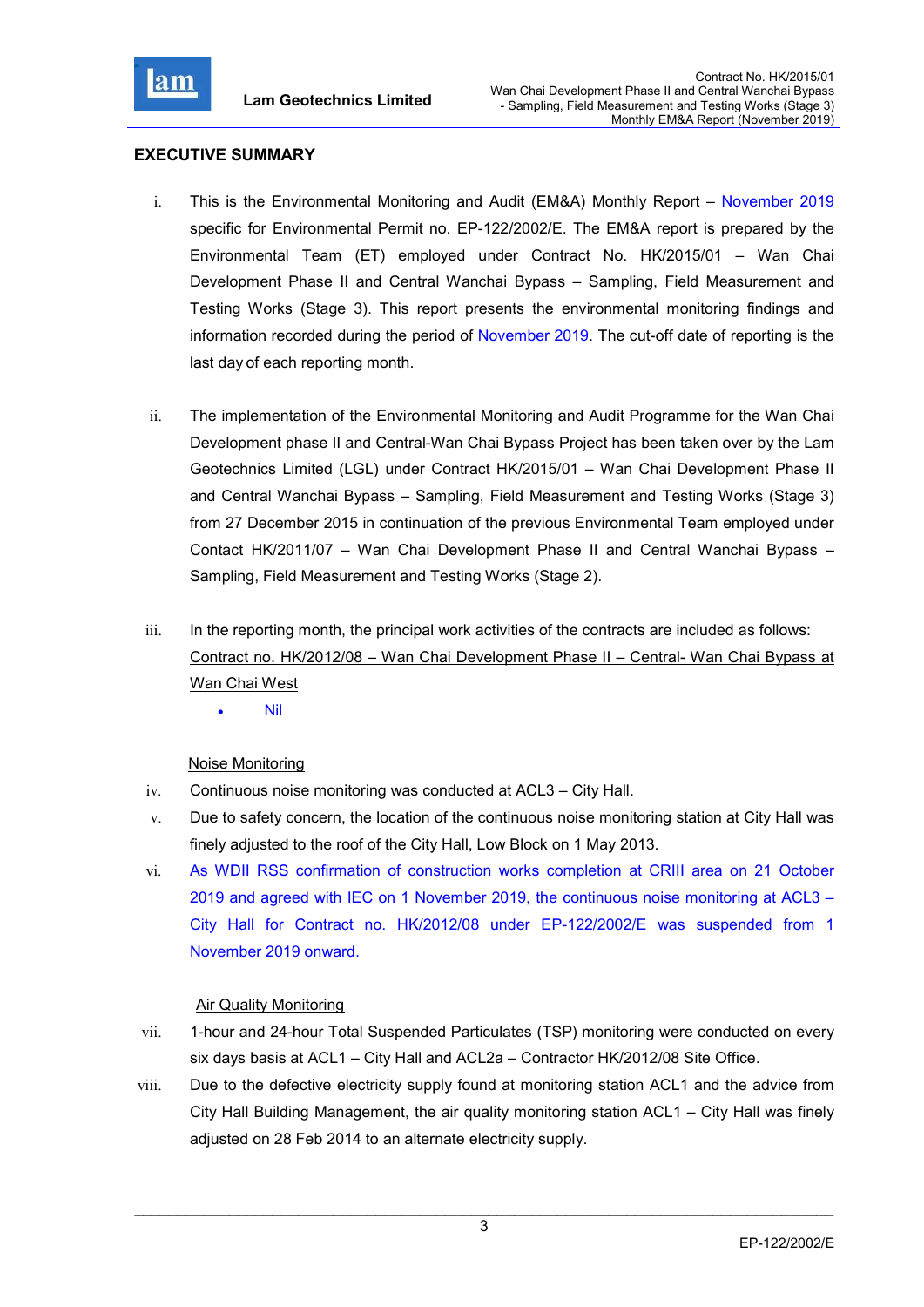

- ix. Due to the large scale renovation works at People's Liberation Army Headquarter, a Proposal for Relocation of Air Quality Monitoring Station at People's Liberation Army Headquarter  $(ACL2)$  was formally submitted to EPD on  $4<sup>th</sup>$  November, 2013.
- x. The Proposal for Relocation of Air Quality Monitoring Station at People's Liberation Army Headquarter (ACL2) was approved by EPD on 27 November 2013.
- xi. According to the approved proposal for relocation of Air Quality Monitoring station, the action and limit levels of ACL2a shall adopt the reference monitoring result from the baseline air monitoring report for EP/364/2009 in 22 April 2010 in which approved by EPD.
- xii. The air quality monitoring at ACL2a Contractor HK/2012/08 Site Office was commenced on 7 December 2013.
- xiii. As WDII RSS confirmation of construction works completion at CRIII area on 21 October 2019 and agreed with IEC on 1 November 2019, the air quality monitoring at ACL1 – City Hall and ACL2a – Contractor HK/2012/08 Site Office for Contract no. HK/2012/08 under EP-122/2002/E was suspended from 1 November 2019 onward.

# Water Quality Monitoring

- xiv. As confirmed by WDII RSS, the dredging works, seawall modification works and other associated works undertaken at Central Reclamation Phase III by Contractor HK/2012/08 was commenced in late September 2014. According to the approved EM&A manual under EP-122/2002/E, water quality monitoring shall be implemented at the Central Reclamation Phase III works area accordingly to asses any potential water quality impact during the construction period.
- xv. Water quality monitoring at M5B and Culvert J were conducted three days per week during reporting period starting from 26 September 2014. The action and limit level exceedance of water quality monitoring are summarized in Table 1.
- xvi. With respect to the confirmation of completion of marine work by WDII RSS, the water quality monitoring at M5B and Culvert J was temporary suspended from 23 August 2019 onward after completion of 4 weeks post-construction monitoring and with agreement from IEC.

#### Complaints, Notifications of Summons and Successful Prosecutions

xvii. No environmental complaint was received in this reporting month.

#### Site Inspections and Audit

xviii. As WDII RSS confirmation of construction works completion at CRIII area on 21 October 2019 and agreed with IEC on 1 November 2019, the weekly environmental site inspection for Contract no. HK/2012/08 under EP-122/2002/E was suspended from 1 November 2019 onward.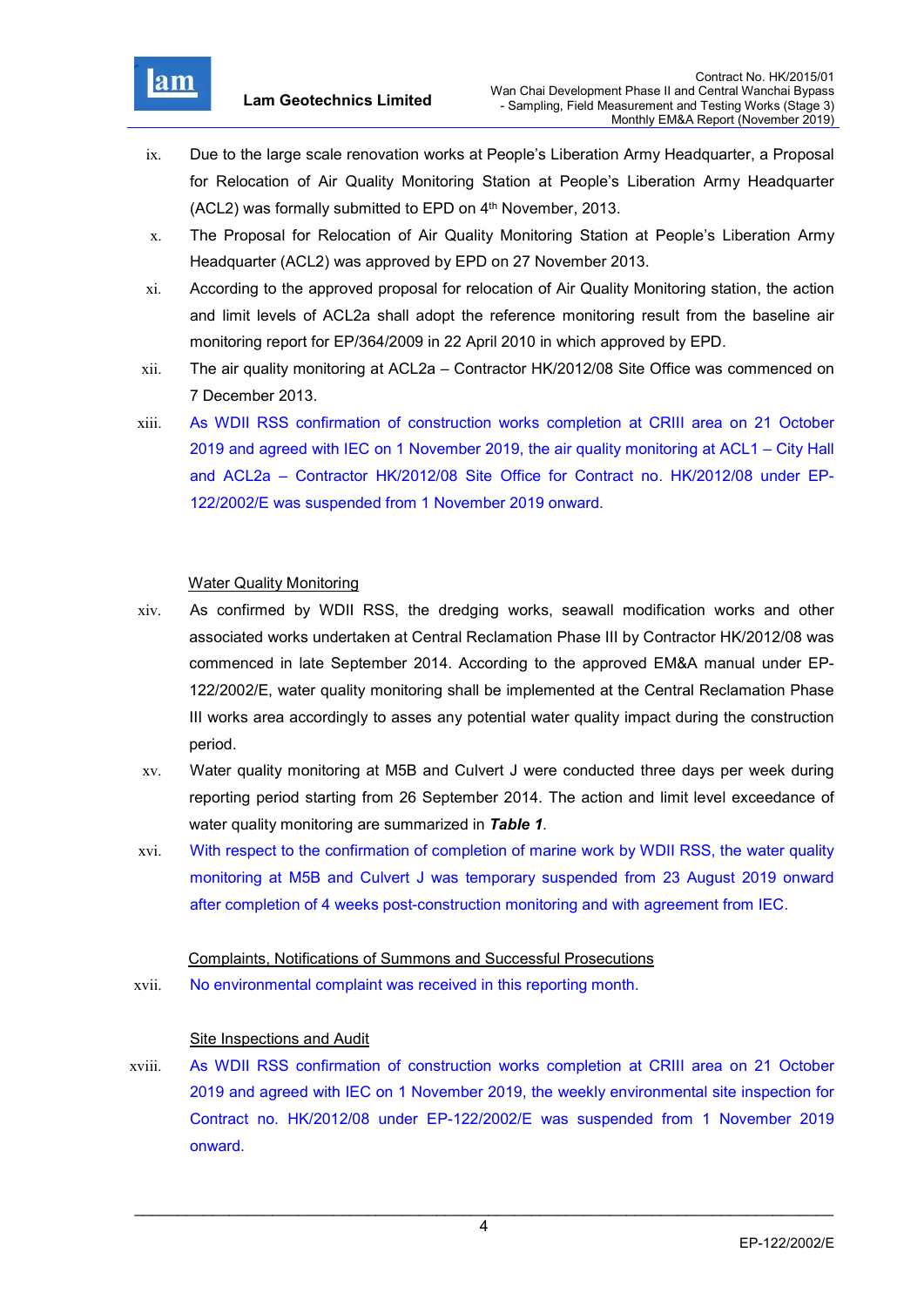

Future Key Issues

xix. In the coming reporting month, the principal work activities of the contract is anticipated as follows:

Contract no. HK/2012/08 – Wan Chai Development Phase II – Central- Wan Chai Bypass at Wan Chai West

 $\bullet$  Nil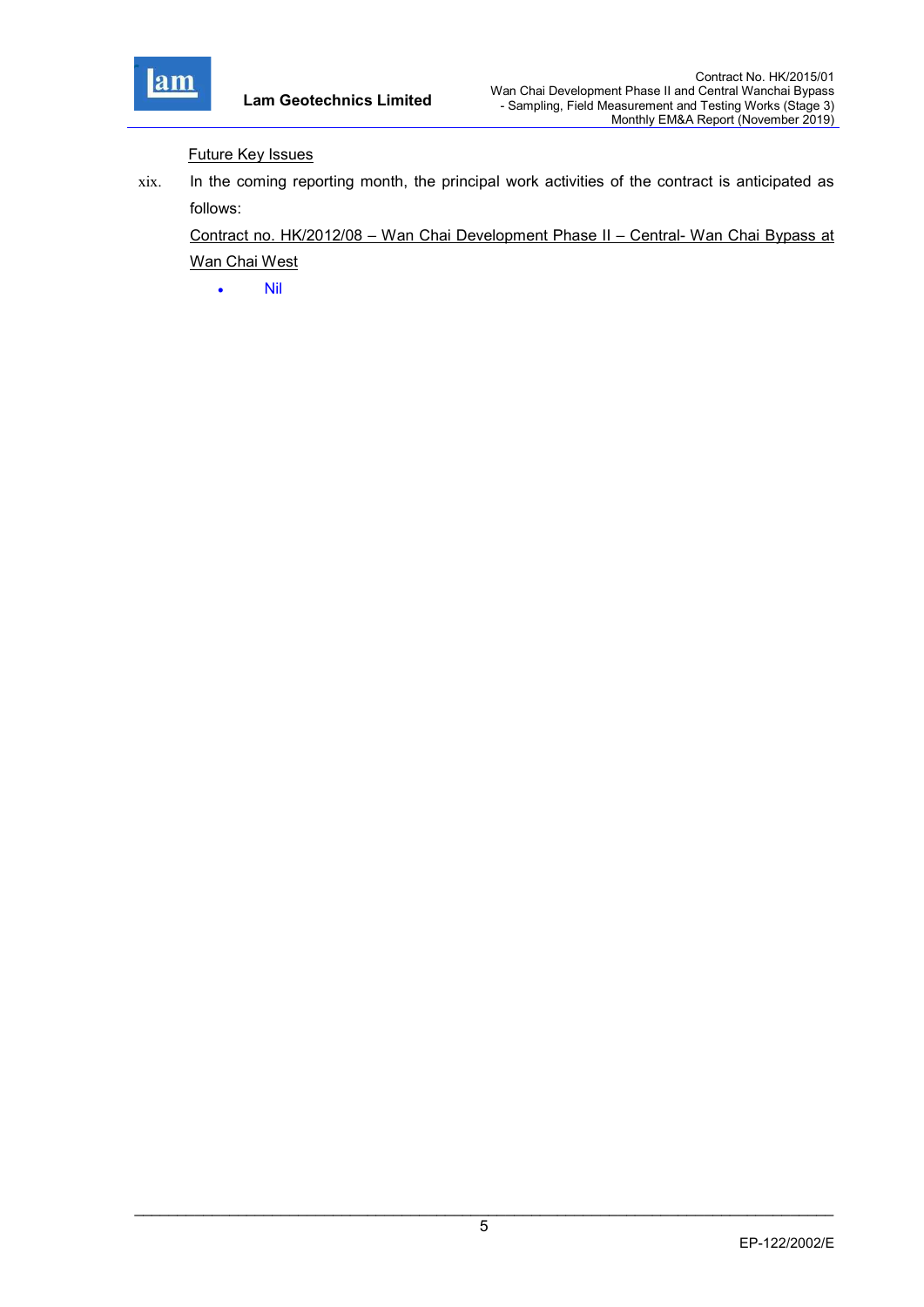

#### 1 INTRODUCTION

#### 1.1 Scope of the Report

- 1.1.1. Lam Geotechnics Limited (LGL) has been appointed take up the role as the Environmental Team (ET) under Contract HK/2015/01 – Wan Chai Development Phase II and Central Wan Chai Bypass – Sampling, Field Measurement and Testing works (Stage 3) to implement the Environmental Monitoring and Audit (EM&A) programme under Environmental Permit EP-122/2002/E and as stipulated in the EM&A Manual of the approved Environmental Impact Assessment (EIA) Report for Central Reclamation Phase III - Studies, Site Investigation, Design and Construction (Register No.: AEIAR-040/2001) since 27 December 2015.
- 1.1.2. This report documents the finding of EM&A works for Environmental Permit (EP) no. EP-122/2002/E, during the period of November 2019. The cut-off date of reporting is the last day of each reporting month.

# 1.2 Structure of the Report

- **Section 1** Introduction details the scope and structure of the report.
- **Section 2** Project Background summarizes background and scope of the project, site description, project organization and contact details of key personnel during the reporting period.
- Section 3 Status of Regulatory Compliance summarizes the status of valid Environmental Permits / Licenses during the reporting period.
- Section 4 Monitoring Requirements summarizes all monitoring parameters, monitoring methodology and equipment, monitoring locations, monitoring frequency, criteria and respective event and action plan and monitoring programmes.
- **Section 5** Monitoring Results summarizes the monitoring results obtained in the reporting period.
- **Section 6** Compliance Audit summarizes the auditing of monitoring results, all exceedances environmental parameters.
- Section 7 Cumulative Construction Impact due to the Concurrent Projects summarizes the relevant cumulative construction impact due to the concurrent activities of the concurrent Projects.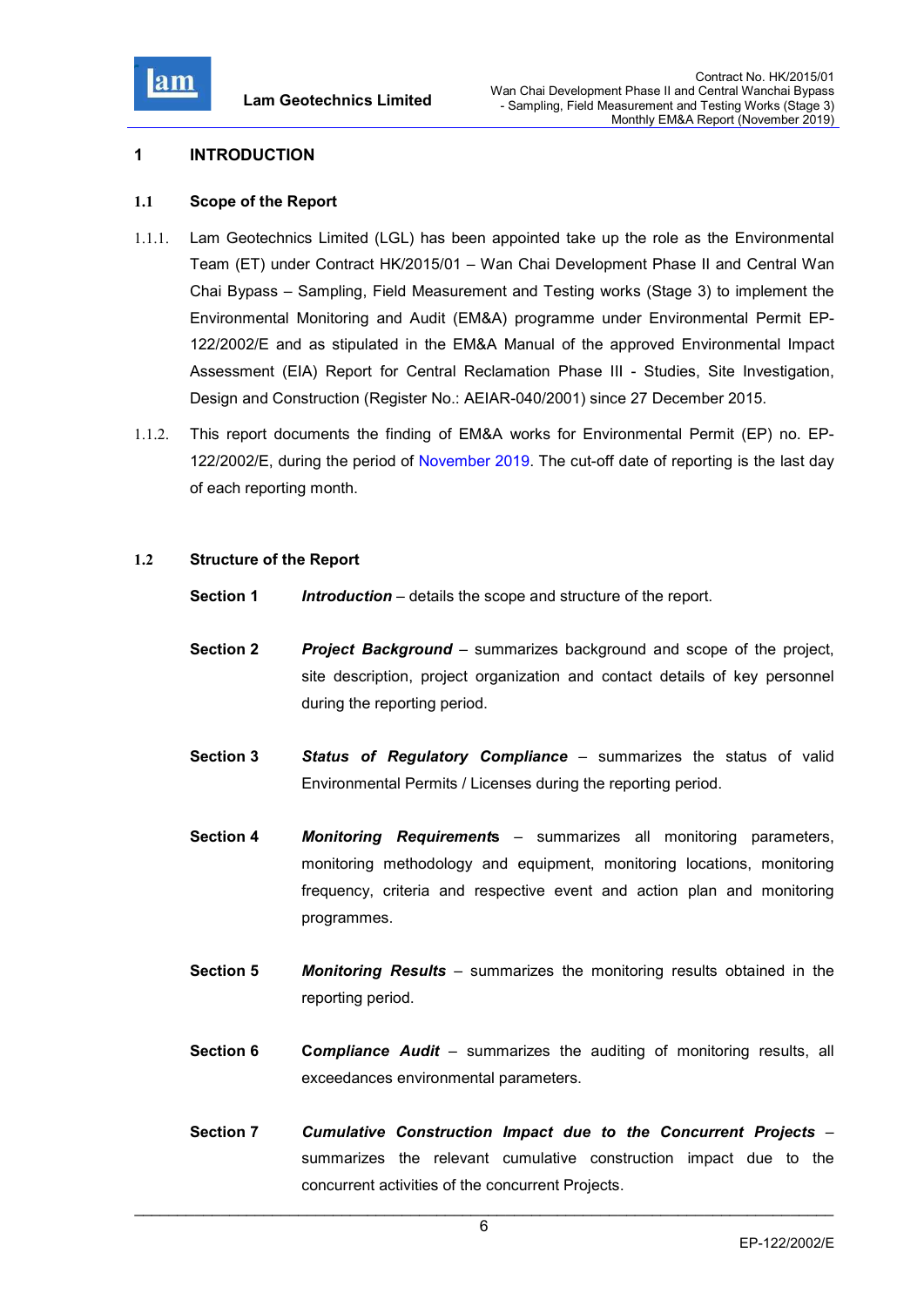

- Section 8 Environmental Site Audit summarizes the findings of weekly site inspections undertaken within the reporting period, with a review of any relevant follow-up actions within the reporting period.
- Section 9 Complaints, Notification of summons and Prosecution summarizes the cumulative statistics on complaints, notification of summons and prosecution
- Section 10 Conclusion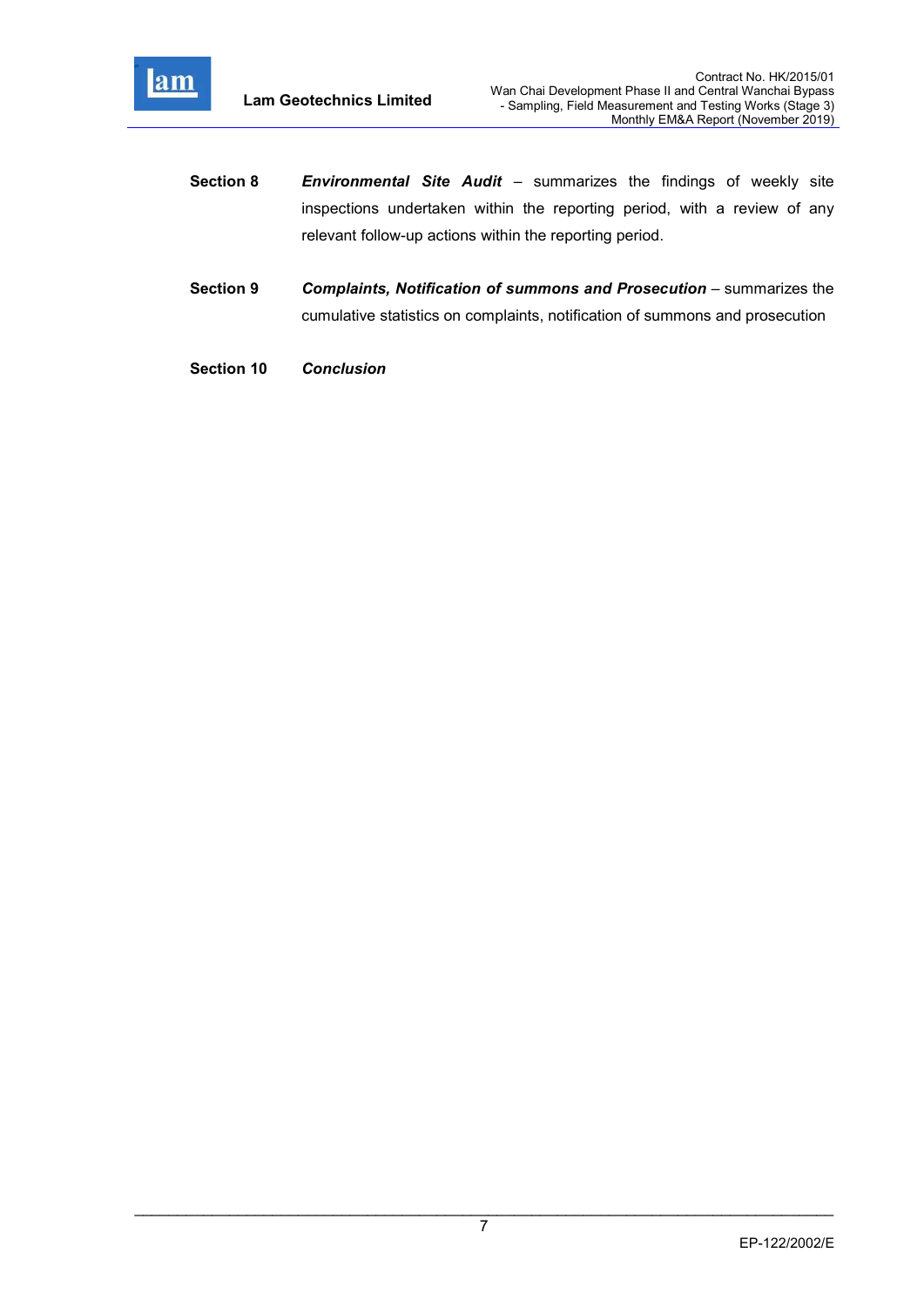

# 2 PROJECT BACKGROUND

# 2.1 Background

2.1.1 Central Reclamation Phase III - Studies, Site Investigation, Design and Construction (hereafter called "the Project") are Designated Project (DP) under the Environmental Impact Assessment Ordinance (Cap. 499) (EIAO). The Environmental Impact Assessment (EIA) Reports for Central Reclamation Phase III - Studies, Site Investigation, Design and Construction (Register No. AEIAR-040/2001) has been approved on 31 August 2001.

# 2.2 Scope of the Project and Site Description

- 2.2.1. The design and construction of Central Reclamation Phase III involves the permanent reclamation and construction and operation of a trunk road and its road tunnel that is shown at Figure 2.1.
- 2.2.2. The key purpose of the study area encompasses the area of Victoria Harbour to the southeast of the new Outlying Islands Ferry Piers and north of Edinburgh Place and Lung Wui Road. The area extends eastward to Fenwick Pier Street and the Fleet Arcade, and includes the existing GPO, Star Ferry Piers, Queens Pier, City Hall, PLA Headquarters, Hong Kong Red Cross Headquarters building and the Tamar Site. The scope of the Central Reclamation, Phase III includes:
	- Reclamation and seawalls, roads and associated services, North Island Line Protection Works and Advance Trunk Road Tunnel (ATRT) for the CWB;
	- Reprovisioning of Star Ferry Pier, public landing steps, wallah wallah moorings, and motor boat/launch operators' kiosks;
	- External cooling water systems which consist of the cooling water pumping shells for future developments, and the reprovisioning of existing cooling water pumping stations and associated pipework systems and E&M works;
	- Reprovisioning of existing Leisure and Cultural Services Department (LCSD)'s facilities;
	- Provision of a flood relief path, stormwater culvert extensions, upgrading of hinterland stormwater drainage resulting from the reclamation, demolition of the existing waterfront structures and necessary landscaping;
	- The Hong Kong Station Extended Overrun Tunnel (EOT) and associated ventilation structures entrusted for construction within the CRIII works;
	- Reprovisioning of the Government Heliport at the Wan Chai PCWA and reprovisioning of the Wan Chai PCWA at Chai Wan Basin.
- 2.2.3. The project also contains various Schedule 2 DPs that, under the EIAO, require Environmental Permits (EPs) to be granted by the DEP before they may be either constructed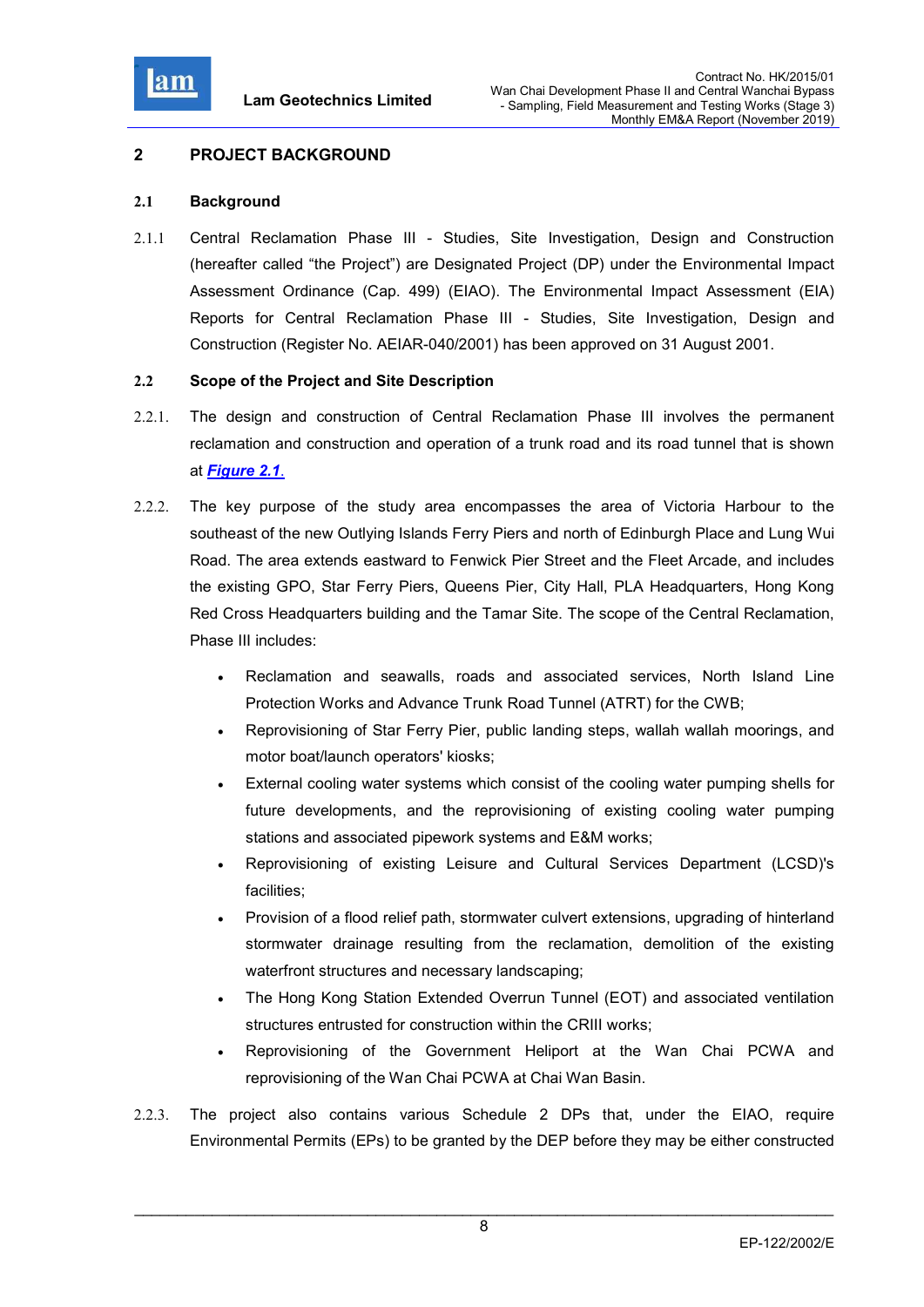

or operated. Table 2.1 summarises the four individual DPs under this Project. Figure 2.1 shows the locations of these Schedule 2 DPs.

|  | Table 2.1 Schedule 2 Designated Projects under this Project |
|--|-------------------------------------------------------------|
|--|-------------------------------------------------------------|

| <b>Item</b>     | <b>Designated Project</b>                                                             | <b>EIAO Reference</b>   |
|-----------------|---------------------------------------------------------------------------------------|-------------------------|
| DP <sub>1</sub> | <b>Reclamation works</b>                                                              | Schedule 2, Part I, A.7 |
| DP <sub>2</sub> | Road P2 and other roads which are classified as<br>primary/district distributor roads | Schedule 2, Part I, A.1 |
| DP <sub>3</sub> | Central-Wanchai bypass (CWB)                                                          | Schedule 2, Part I, C.1 |
| DP4             | The North Island Line (NIL) Protection Works within CRIII                             | Schedule 2, Part I, A.7 |

- 2.2.4. Contract HK/2012/08 Wan Chai Development Phase II Central- Wan Chai Bypass at Wan Chai West as part of the Project works by the Civil Engineering and Development Department (CEDD) is associated with Designated Project 1(DP1) and Designated Project (DP2).
- 2.2.5. Contract HY/2009/18 Central Wanchai Bypass Central Interchange as part of the Project works by the Highways Department (HyD) is associated with Designated Project 2(DP2). As confirmed with Resident Site Staff, the construction of P1 Road of DP2 under Contract HY/2009/18 have been completed on 1 November 2017 and the monitoring association with Contract HY/2009/18 and relevant reporting has been ceased in the reporting month.
- 2.2.6. Contract HY/2010/08 Central Wanchai Bypass Tunnel as part of the Project works by the Highways Department (HyD) is associated with Designated Project 2 (DP2). As confirmed with Resident Site Staff, the junction modification of Road 1 Road of DP2 under Contract HY/2010/08 was generally completed while the remaining works was considered to be no adverse impact and not related to DP works. As such, the monitoring station association with Contract HY/2010/08 and relevant reporting has been ceased in the reporting month.

# 2.3 Project Organization and Contact Personnel

- 2.3.1 Civil Engineering and Development Department is the overall project controllers for the Central Reclamation Phase III Project. For the construction phase of the Project, Project Engineer, Contractor(s), Environmental Team and Independent Environmental Checker are appointed to manage and control environmental issues.
- 2.3.2 The proposed project organization and lines of communication with respect to environmental protection works are shown in **Figure 2.2**. Key personnel and contact particulars are summarized in Table 2.2: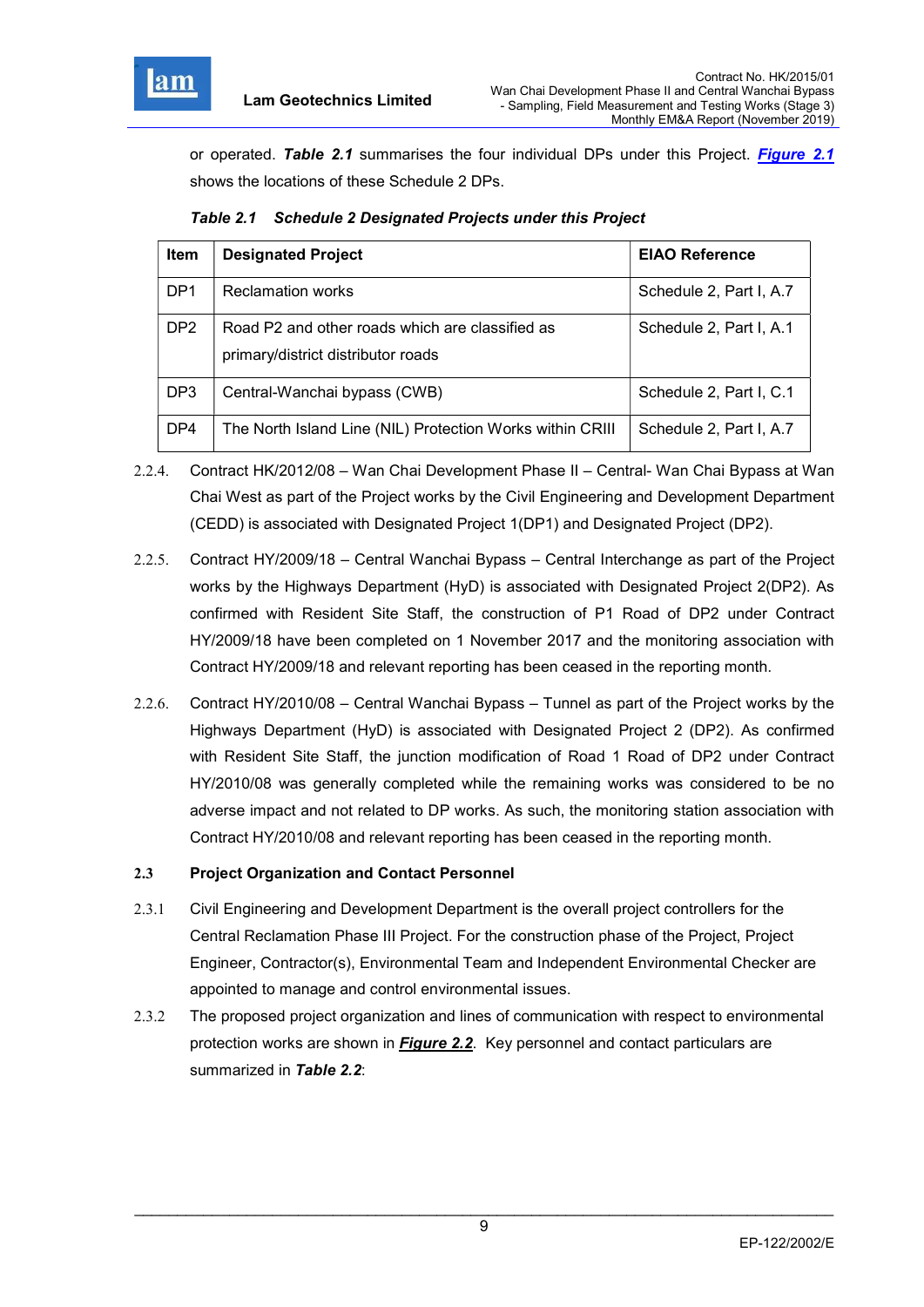

| Party                                | Role                                     | Post                                  | <b>Name</b>         | <b>Contact</b><br>No. | <b>Contact</b><br>Fax |
|--------------------------------------|------------------------------------------|---------------------------------------|---------------------|-----------------------|-----------------------|
| <b>AECOM</b>                         | Engineer's<br>Representative<br>for WDII | <b>Chief Resident</b><br>Engineer     | Ms. Gloria Tang     | 2587 1778             | 2587 1877             |
| China State-<br><b>Build King</b>    | Contractor<br>under Contract             | Project<br><b>Director</b>            | C. N. LAI           | 9106 5806             | 2877 1522             |
| JV                                   | no.<br>HK/2012/08                        | Site Agent                            | Mr. George Cheung   | 9268 1918             |                       |
|                                      |                                          | Environmental<br>Officer              | Mr. James Ma        | 9130 9549             |                       |
|                                      |                                          | Environmental<br>Supervisor           | <b>Mr. Y. L. HO</b> | 9856 5669             |                       |
| Ramboll                              | Independent                              | Independent                           | Mr. David Yeung     | 3465 2888             | 3465 2899             |
| Hong Kong<br>Limited                 | Environmental<br>Checker (IEC)           | Environmental<br>Checker (IEC)        |                     |                       |                       |
| Lam<br><b>Geotechnics</b><br>Limited | Environmental<br>Team (ET)               | Environmental<br>Team Leader<br>(ETL) | Mr. Raymond Dai     | 2882 3939             | 2882 3331             |

# Table 2.2 Contact Details of Key Personnel

2.3.3 In this reporting month, the principal work activities of the contract is included as follows: Contract no. HK/2012/08 – Wan Chai Development Phase II – Central- Wan Chai Bypass at Wan Chai West

 $\bullet$  Nil

2.3.4 In coming reporting month, the principal work activities of the contract is anticipated as follows:

Contract no. HK/2012/08 – Wan Chai Development Phase II – Central- Wan Chai Bypass at Wan Chai West

Nil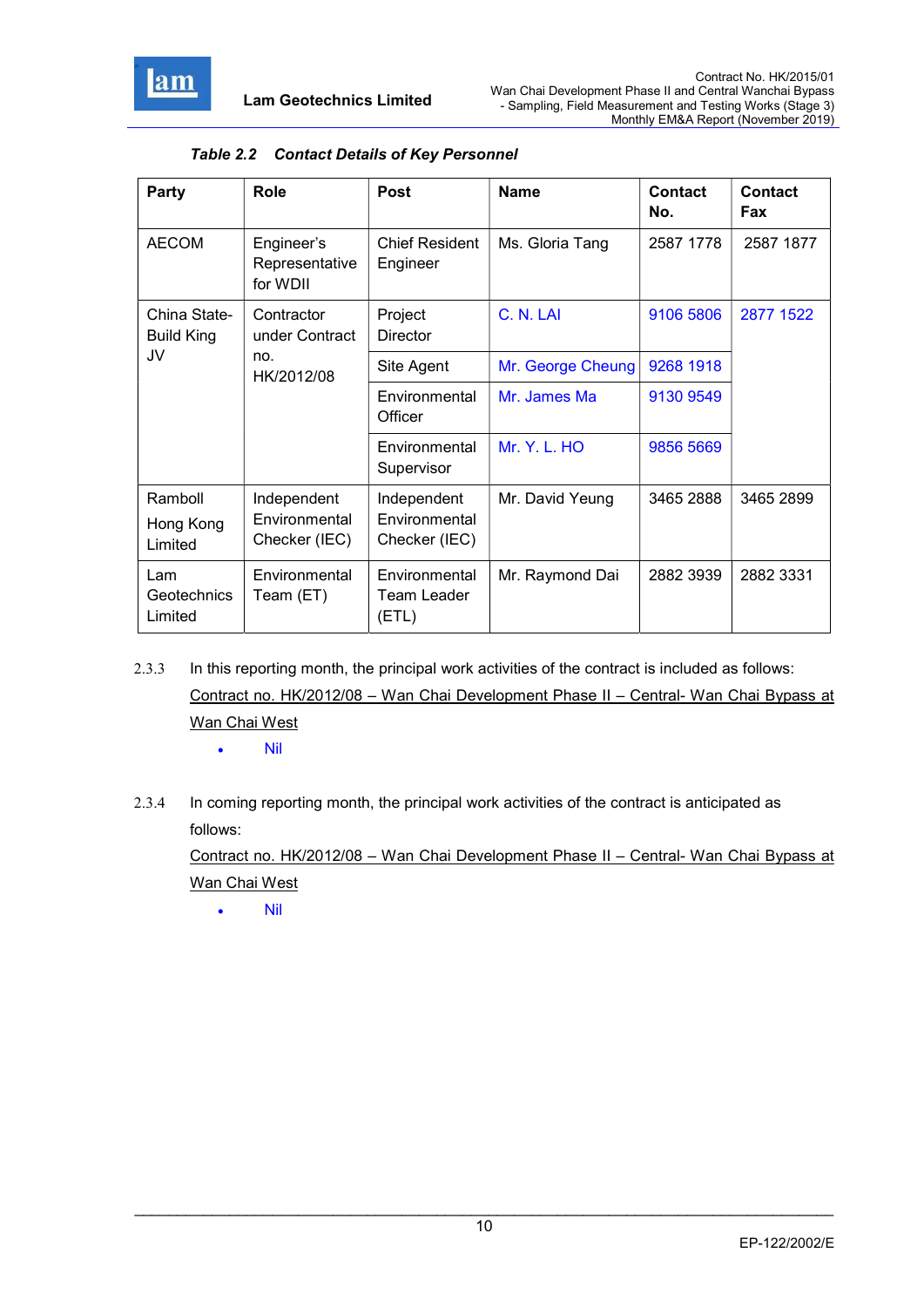

# 3 STATUS OF REGULATORY COMPLIANCE

# 3.1 Status of Environmental Licensing and Permitting under the Project

3.1.1. A summary of the current status on licences and/or permits on environmental protection pertinent to the Project is shown in Table 3.1.

# Table 3.1 Summary of the current status on licences and/or permits on environmental protection pertinent to the Project

| <b>Permits and/or Licences</b> | Reference No. | <b>Issued Date</b> | <b>Status</b> |
|--------------------------------|---------------|--------------------|---------------|
| <b>Environmental Permit</b>    | EP-122/2002/E | 24 Sep 2015        | Valid         |

3.1.2. The current status on licences and/or permits on environmental protection pertinent for Contract no. HK/2012/08 showed in Table 3.2.

# Table 3.2 Cumulative Summary of Valid Licences and Permits under Contract no. HK/2012/08

| <b>Permits and/or</b><br><b>Licences</b>                                        | Reference No.            | <b>Issued Date</b> | <b>Valid Period/</b><br><b>Expiry Date</b> | <b>Status</b> |
|---------------------------------------------------------------------------------|--------------------------|--------------------|--------------------------------------------|---------------|
| Notification of Works<br><b>Under APCO</b>                                      | 355439                   | 4 Feb 2013         | N/A                                        | Valid         |
| Registration as a Chemical<br>Waste Producer                                    | 5213-134-C3790-01        | 30 Jun 2016        | N/A                                        | Valid         |
| <b>Billing Account under</b><br>Waste Disposal Ordinance                        | 7016883                  | 18 Feb 2013        | N/A                                        | Valid         |
| <b>Billing Account under</b><br>Waste Disposal Ordinance<br>(Dumping by Vessel) | $\overline{\phantom{a}}$ |                    |                                            |               |
| <b>Construction Noise Permit</b>                                                | GW-RS0775-19             | 27 Aug 2019        | 29 Aug 2019 to<br>25 Feb 2020              | Valid         |
|                                                                                 | GW-RS0632-19             | 11 Jul 2019        | 13 Jul 2019 to<br>12 Jan 2020              | Valid         |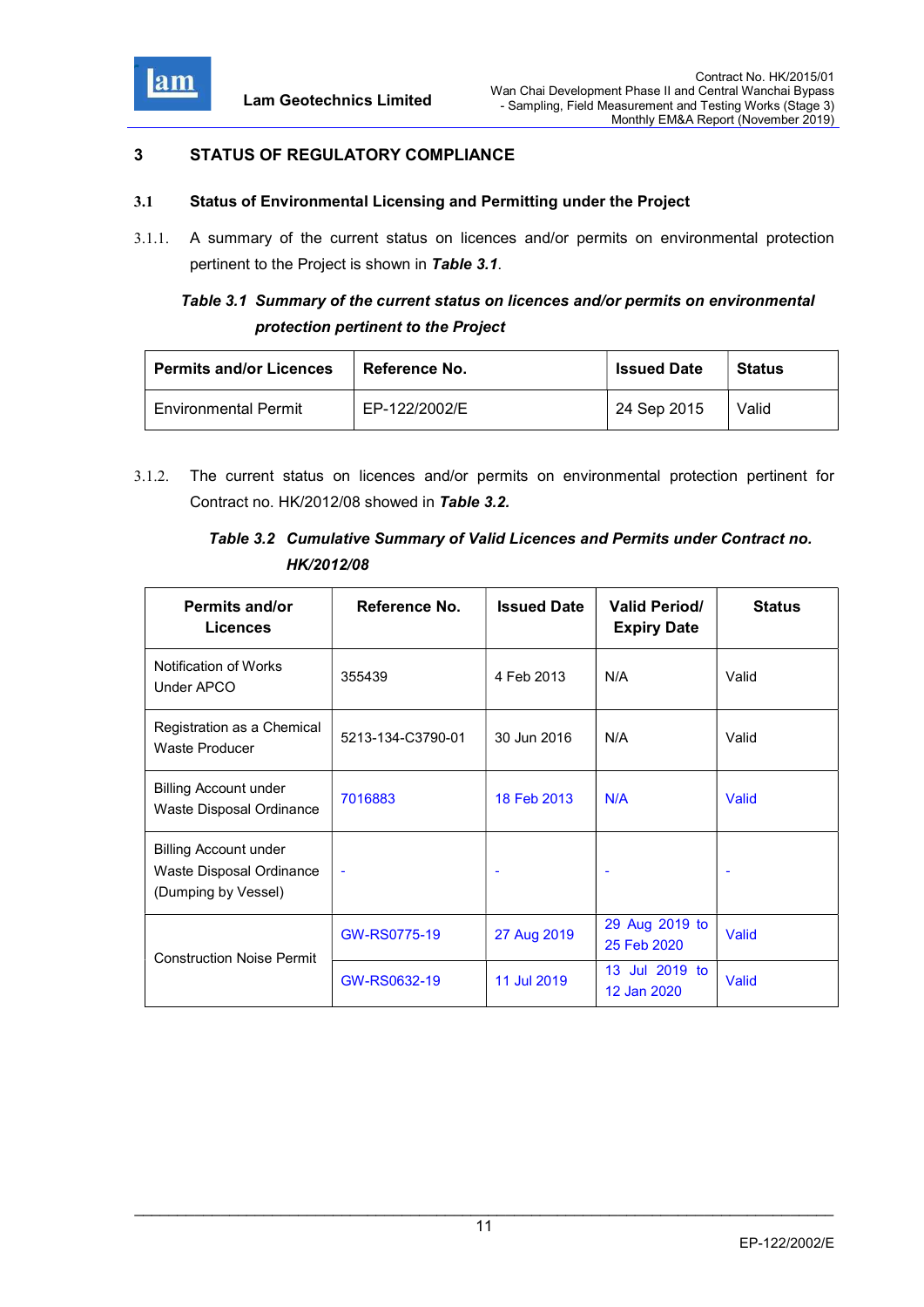

# 4 MONITORING REQUIREMENTS

#### 4.1 Noise Monitoring

#### NOISE MONITORING STATIONS

4.1.1. The continuous noise monitoring station for the Project is listed and shown in Table 4.1 and Figure 4.1.. Appendix 4.1 shows the established Action/Limit Levels for the monitoring works.

|  | <b>Table 4.1 Continuous Noise Monitoring Stations</b> |  |  |  |
|--|-------------------------------------------------------|--|--|--|
|--|-------------------------------------------------------|--|--|--|

| <b>District</b> | <b>Station</b>   | <b>Description</b> |
|-----------------|------------------|--------------------|
| Central         | ACL <sub>3</sub> | <b>City Hall</b>   |

#### NOISE MONITORING PARAMETERS, FREQUENCY AND DURATION

- 4.1.2. Continuous 24-hour noise monitoring shall be carried out at the designated monitoring stations. The following is an initial guide on the regular monitoring frequency for each station on a 24 hours daily basis when noise generating activities are underway:
	- One set of measurements between 0700 and 1900 hours on normal weekdays.
	- One set of measurements between 1900 and 2300 hours on normal weekdays and 0700 and 2300 hours on public holidays.
	- One set of measurements between 2300 and 0700 hours on next day on every day.
- 4.1.3. If construction works are extended to include works during the hours of 1900 0700 as well as public holidays and Sundays, additional weekly impact monitoring shall be carried out during respective restricted hours periods. Applicable permits under NCO shall be obtained by the Contractor.

#### MONITORING EQUIPMENT

- 4.1.4. As referred to in the Technical Memorandum ™ issued under the NCO, sound level meters in compliance with the International Electrotechnical Commission Publications 651: 1979 (Type 1) and 804: 1985 (Type 1) specifications shall be used for carrying out the noise monitoring. Immediately prior to and following each noise measurement the accuracy of the sound level meter shall be checked using an acoustic calibrator generating a known sound pressure level at a known frequency. Measurements may be accepted as valid only if the calibration level from before and after the noise measurement agrees to within 1.0 dB.
- 4.1.5. Noise measurements shall not be made in fog, rain, wind with a steady speed exceeding 5 m/s or wind with gusts exceeding 10 m/s. The wind speed shall be checked with a portable wind speed meter capable of measuring the wind speed in m/s.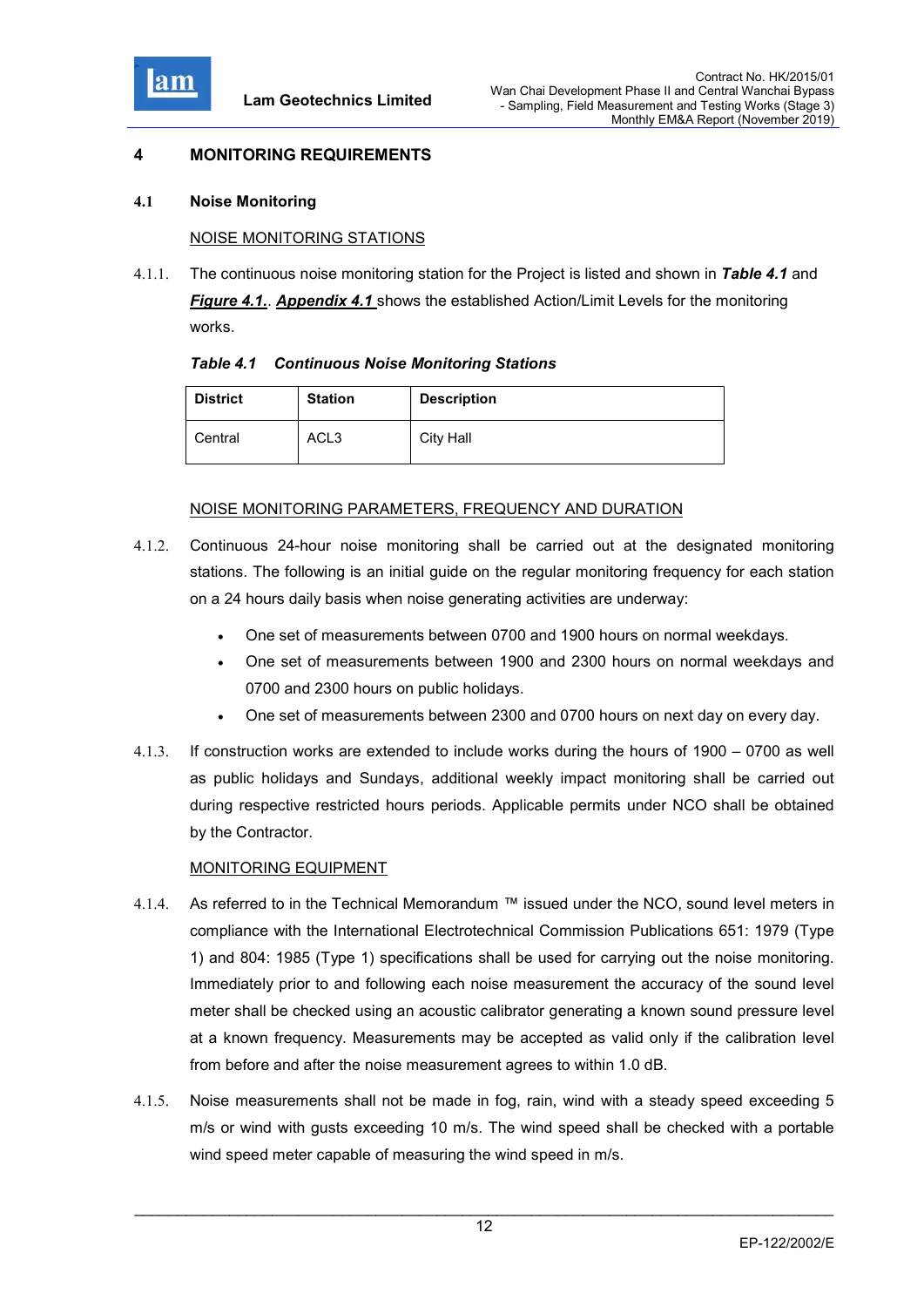

4.1.6. The sound level meter shall be checked using an acoustic calibrator generating a known sound pressure level at a known frequency before deployment to the site and during each site visit. Measurements will be accepted as valid only if the calibration level from before and after the noise measurement agrees to within 1.0 dB.

# 4.2 Air Quality Monitoring

# AIR QUALITY MONITORING STATIONS

4.2.1. The air quality monitoring stations for the Project are listed and shown in Table 4.2 and Figure 4.1. Appendix 4.1 shows the established Action/Limit Levels for the monitoring works.

Table 4.2 Air Quality Monitoring Stations

| <b>Station ID</b> | <b>Description</b>                |
|-------------------|-----------------------------------|
| ACL <sub>1</sub>  | City Hall                         |
| ACL <sub>2a</sub> | Contractor HK/2012/08 Site Office |

#### AIR QUALITY MONITORING PARAMETERS, FREQUENCY AND DURATION

- 4.2.2. One-hour and 24-hour TSP levels should be measured to indicate the impacts of construction dust on air quality. The 24-hour TSP levels shall be measured by following the standard high volume sampling method as set out in the Title 40 of the Code of Federal Regulations, Chapter 1 (Part 50), Appendix B.
- 4.2.3. All relevant data including temperature, pressure, weather conditions, elapsed-time meter reading for the start and stop of the sampler, identification and weight of the filter paper, and any other local atmospheric factors affecting or affected by site conditions, etc., shall be recorded down in detail.
- 4.2.4. For regular impact monitoring, the sampling frequency of at least once in every six-days, shall be strictly observed at all the monitoring stations for 24-hour TSP monitoring. For 1-hour TSP monitoring, the sampling frequency of at least three times in every six-days should be undertaken when the highest dust impact occurs.

# SAMPLING PROCEDURE AND MONITORING EQUIPMENT

- 4.2.5. High volume samplers (HVSs) in compliance with the following specifications shall be used for carrying out the 1-hour and 24-hour TSP monitoring:
	- 0.6 1.7 m<sup>3</sup> per minute adjustable flow range;
	- Equipped with a timing / control device with +/- 5 minutes accuracy for 24 hours operation;
	- Installed with elapsed-time meter with +/- 2 minutes accuracy for 24 hours operation;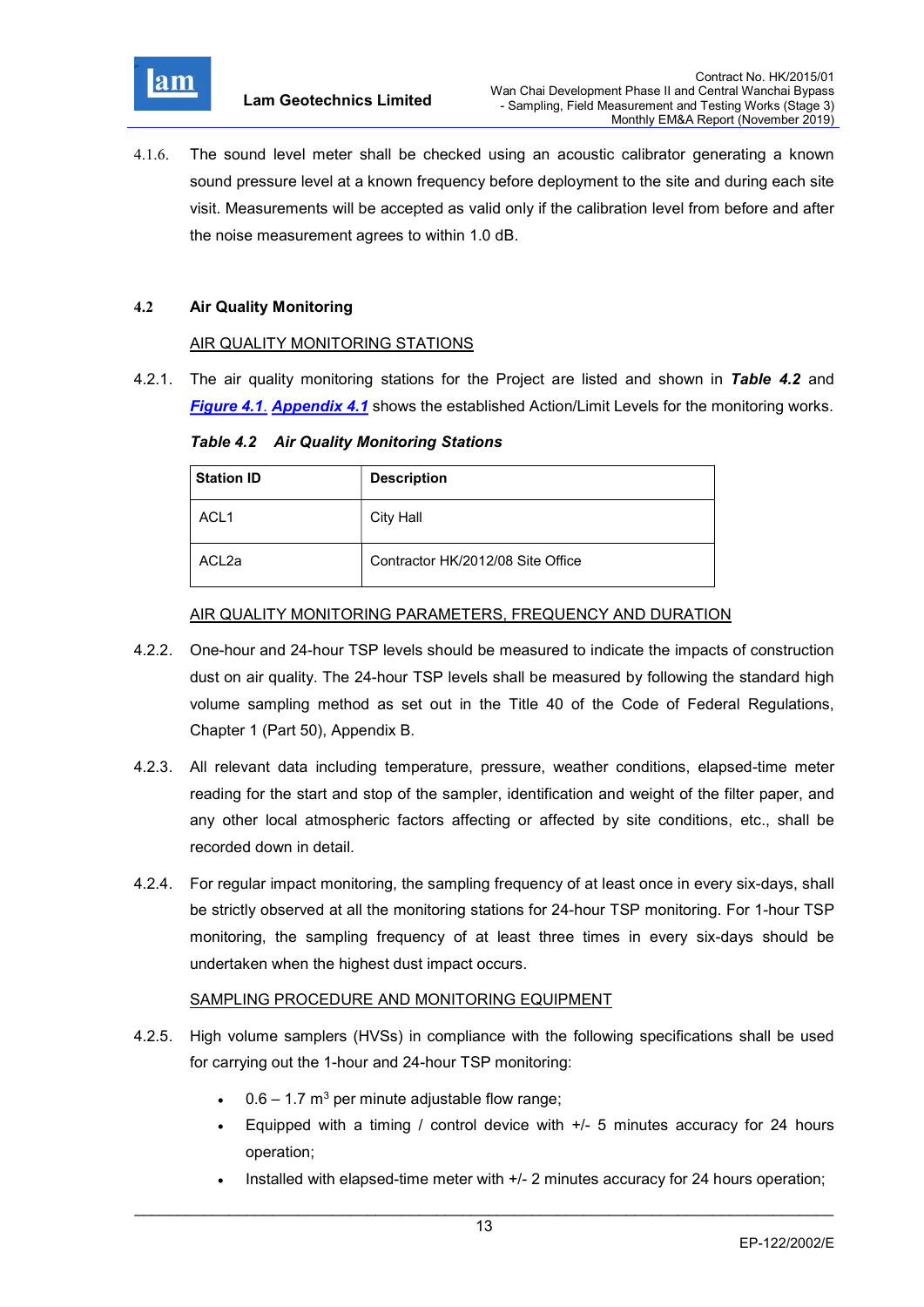

- Capable of providing a minimum exposed area of 406  $\text{cm}^2$ ;
- Flow control accuracy: +/- 2.5% deviation over 24-hour sampling period;
- Equipped with a shelter to protect the filter and sampler;
- Incorporated with an electronic mass flow rate controller or other equivalent devices;
- Equipped with a flow recorder for continuous monitoring;
- Provided with a peaked roof inlet;
- Incorporated with a manometer;
- Able to hold and seal the filter paper to the sampler housing at horizontal position;
- Easily changeable filter; and
- Capable of operating continuously for a 24-hour period.
- 4.2.6. Initial calibration of dust monitoring equipment shall be conducted upon installation and thereafter at bi-monthly intervals. The transfer standard shall be traceable to the internationally recognized primary standard and be calibrated annually. The concern parties such as IEC shall properly document the calibration data for future reference. All the data should be converted into standard temperature and pressure condition.

#### LABORATORY MEASUREMENT / ANALYSIS

- 4.2.7. A clean laboratory with constant temperature and humidity control, and equipped with necessary measuring and conditioning instruments to handle the dust samples collected, shall be available for sample analysis, and equipment calibration and maintenance. The laboratory should be HOKLAS accredited.
- 4.2.8. Filter paper of size 8" x 10" shall be labelled before sampling. It shall be a clean filter paper with no pinholes, and shall be conditioned in a humidity-controlled chamber for over 24-hours and be pre-weighed before use for the sampling.
- 4.2.9. After sampling, the filter paper loaded with dust shall be kept in a clean and tightly sealed plastic bag. The filter paper shall then be returned to the laboratory for reconditioning in the humidity controlled chamber followed by accurate weighing by an electronic balance with readout down to 0.1 mg. The balance shall be regularly calibrated against a traceable standard.
- 4.2.10. All the collected samples shall be kept in a good condition for 6 months before disposal.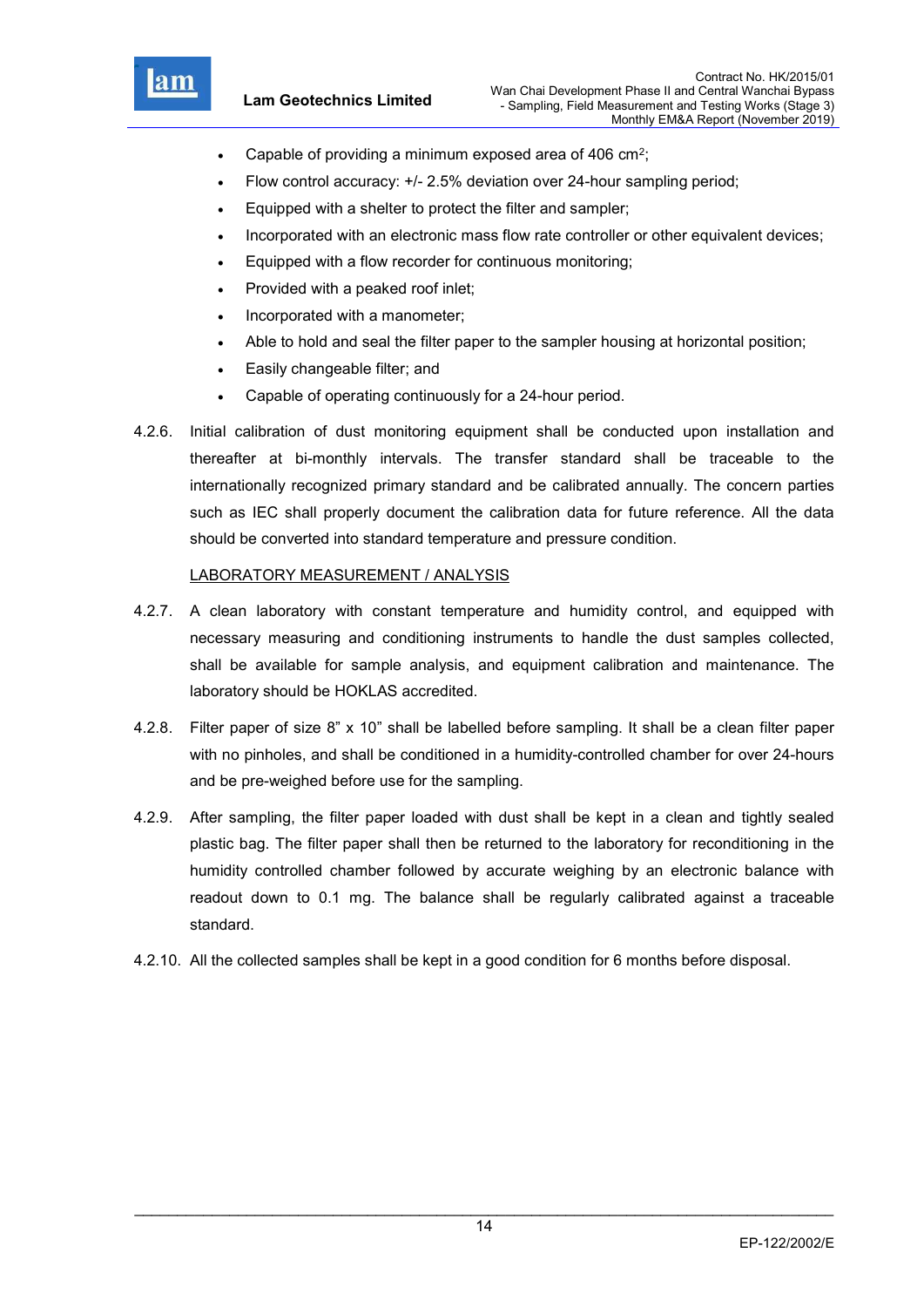

# 4.3 Water Quality Monitoring

#### WATER QUALITY MONITORING STATIONS

4.3.1 The water quality monitoring stations for the Project are listed and shown in Table 4.3 and Figure 4.1. Appendix 4.1 shows the established Action/Limit Levels for the monitoring works.

Table 4.3 Water Quality Monitoring Stations

| <b>Station ID</b>                   | <b>Description</b>                                                                       | <b>Easting</b> | <b>Northing</b> |  |  |  |
|-------------------------------------|------------------------------------------------------------------------------------------|----------------|-----------------|--|--|--|
|                                     | <b>Cooling Water Intakes</b>                                                             |                |                 |  |  |  |
| M <sub>5</sub> B                    | Government Headquarters/<br>Swire /<br>Tamar<br>Development/ MTRCL and HSBC Headquarters | 835169         | 816052          |  |  |  |
| <b>Culverts (Reference Station)</b> |                                                                                          |                |                 |  |  |  |
| Culvert J                           | <b>Culvert J Outfall Location</b>                                                        | 835082         | 816071          |  |  |  |

#### WATER QUALITY PARAMETERS

- 4.3.2. Monitoring of dissolved oxygen (DO), turbidity and suspended solids (SS) shall be carried out at WSD flushing water intakes and cooling water intakes. DO and Turbidity are measured insitu while SS is determined in laboratory.
- 4.3.3. In association with the water quality parameters, other relevant data shall also be measured, such as monitoring location/position, time, sampling depth, water temperature, pH, salinity, dissolved oxygen (DO) saturation, weather conditions, sea conditions, tidal stage, and any special phenomena and work underway at the construction site etc.

#### SAMPLING PROCEDURES AND MONITORING EQUIPMENT

4.3.4. The interval between two sets of monitoring should not be less than 36 hours except where there are exceedances of Action and/or Limit Levels, in which case the monitoring frequency will be increased. Table  $4.4$  shows the proposed monitoring frequency and water quality parameters. Duplicate in-situ measurements and water sampling should be carried out in each sampling event. For selection of tides for in-situ measurement and water sampling, tidal range of individual flood and ebb tides should be not less than 0.5m.

| <b>Activities</b>                                   | Monitoring Frequency <sup>1</sup>                       | Parameters <sup>2</sup>                                                               |
|-----------------------------------------------------|---------------------------------------------------------|---------------------------------------------------------------------------------------|
| During the 4-week<br>baseline monitoring<br>period  | Three days per week, at mid-<br>flood and mid-ebb tides | Turbidity, Suspended Solids (SS), Dissolved<br>Oxygen (DO), pH, Temperature, Salinity |
| During marine<br>construction works                 | Three days per week, at mid-<br>flood and mid-ebb tides | Turbidity, Suspended Solids (SS), Dissolved<br>Oxygen (DO), pH, Temperature, Salinity |
| After completion of<br>marine construction<br>works | Three days per week, at mid-<br>flood and mid-ebb tides | Turbidity, Suspended Solids (SS), Dissolved<br>Oxygen (DO), pH, Temperature, Salinity |

Table 4.4 Marine Water Quality Monitoring Frequency and Parameters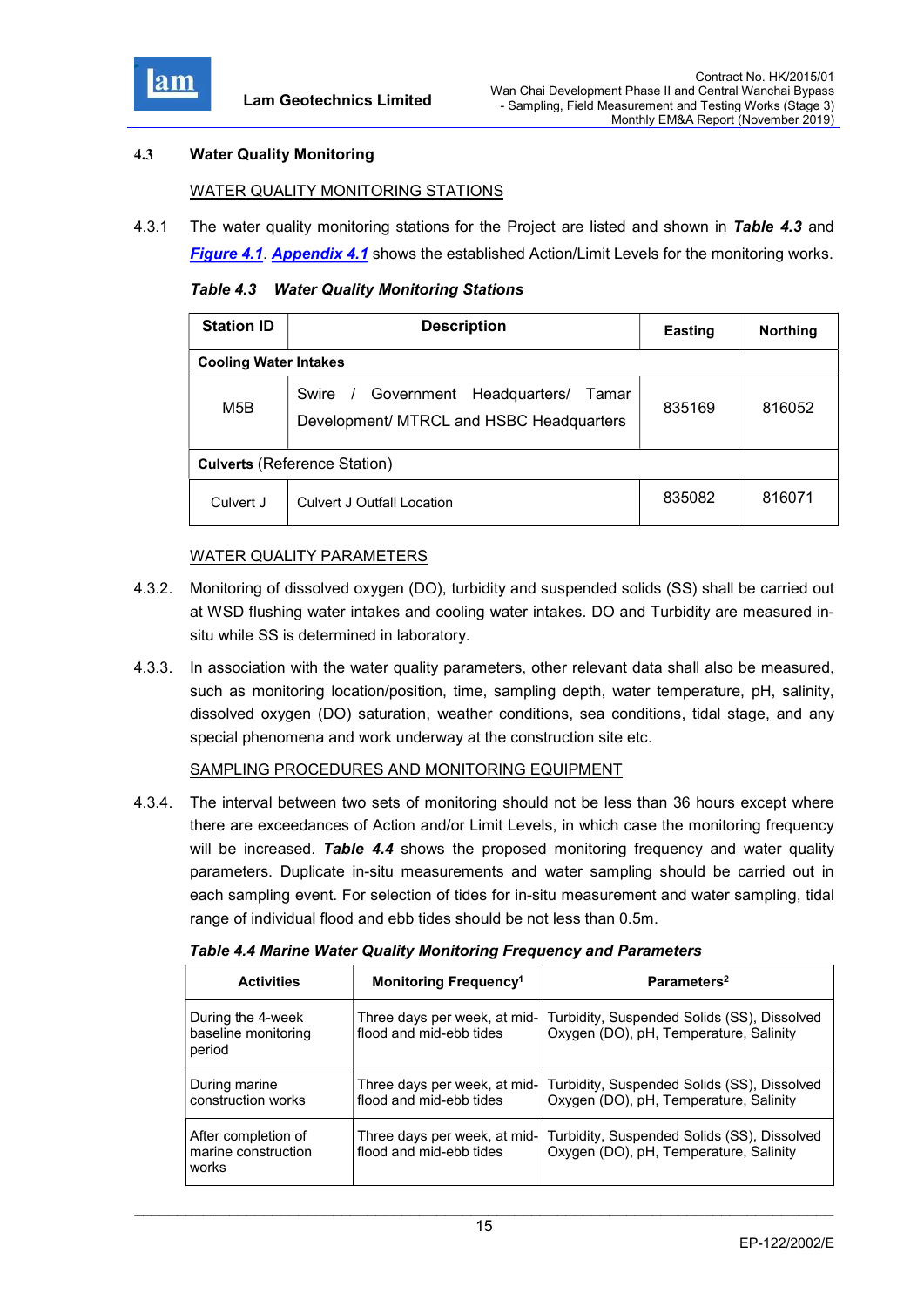

Notes:

- 1. For selection of tides for in-situ measurement and water sampling, tidal range of individual flood and ebb tides should be not less than 0.5m.
- 2. Turbidity should be measured in situ whereas SS should be determined by laboratory.

# DISSOLVED OXYGEN AND TEMPERATURE MEASURING EQUIPMENT

- 4.3.5. The instrument should be a portable, weatherproof dissolved oxygen measuring instrument complete with cable, sensor, comprehensive operation manuals, and use a DC power source. It should be capable of measuring:
	- a dissolved oxygen level in the range of 0-20 mg/l and 0-200% saturation
	- a temperature of 0-45 degree Celsius
- 4.3.6. It should have a membrane electrode with automatic temperature compensation complete with a cable. Sufficient stocks of spare electrodes and cables should be available for replacement where necessary. (e.g. YSI model 59 meter, YSI 5739 probe, YSI 5795A submersible stirrer with reel and cable or an approved similar instrument).
- 4.3.7. Should salinity compensation not be build-in in the DO equipment, in-situ salinity shall be measured to calibrate the DO equipment prior to each DO measurement.

#### TURBIDITY MEASUREMENT INSTRUMENT

4.3.8. The instrument should be a portable, weatherproof turbidity-measuring instrument complete with comprehensive operation manual. The equipment should use a DC power source. It should have a photoelectric sensor capable of measuring turbidity between 0-1000 NTU and be complete with a cable (e.g. Hach model 2100P or an approved similar instrument).

#### SAMPLER

4.3.9. A water sampler comprises a transparent PVC cylinder, with a capacity of not less than 2 litres, and can be effectively sealed with latex cups at both ends. The sampler should have a positive latching system to keep it open and prevent premature closure until released by a messenger when the sampler is at the selected water depth (e.g. Kahlsico Water Sampler or an approved similar instrument).

#### SAMPLE CONTAINER AND STORAGE

4.3.10. Water samples for suspended solids measurement should be collected in high-density polythene bottles, packed in ice (cooled to 4°C without being frozen), and delivered to ALS Technichem (HK) Pty Ltd. as soon as possible after collection for analysis.

#### WATER DEPTH DETECTOR

4.3.11. A portable, battery-operated echo sounder shall be used for the determination of water depth at each designated monitoring station. This unit can either be handheld or affixed to the bottom of the workboat, if the same vessel is to be used throughout the monitoring programme.

#### **SALINITY**

4.3.12. A portable salinometer capable of measuring salinity in the range of 0-40 ppt shall be provided for measuring salinity of the water at each of monitoring location.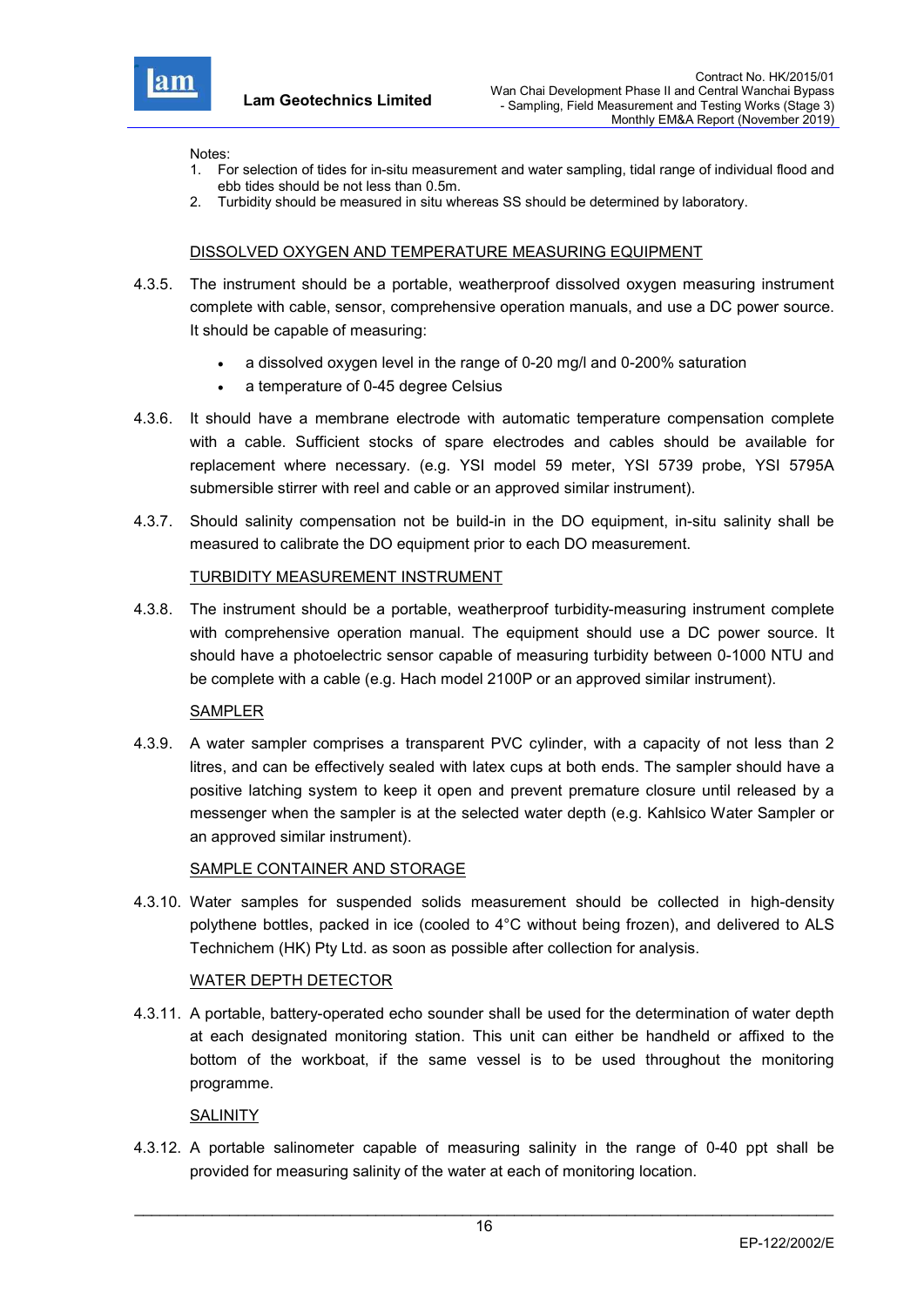

# MONITORING POSITION EQUIPMENT

4.3.13. A hand-held or boat-fixed type digital Global Positioning System (GPS) with waypoint bearing indication or other equivalent instrument of similar accuracy shall be provided and used during monitoring to ensure the monitoring vessel is at the correct location before taking measurements.

# CALIBRATION OF IN-SITU INSTRUMENTS

- 4.3.14. All in-situ monitoring instrument shall be checked, calibrated and certified by a laboratory accredited under HOKLAS or equivalent before use, and subsequently re-calibrated at 3 monthly intervals throughout all stages of the water quality monitoring. Responses of sensors and electrodes should be checked with certified standard solutions before each use. Wet bulb calibration for a DO meter shall be carried out before measurement at each monitoring location.
- 4.3.15. For the on site calibration of field equipment by the ET, the BS 127:1993, "Guide to Field and on-site test methods for the analysis of waters" should be observed.
- 4.3.16. Sufficient stocks of spare parts should be maintained for replacements when necessary. Backup monitoring equipment shall also be made available so that monitoring can proceed uninterrupted even when some equipment is under maintenance, calibration, etc.

#### LABORATORY MEASUREMENT / ANALYSIS

4.3.17. Analysis of suspended solids has been carried out in a HOKLAS accredited laboratory, ALS Technichem (HK) Pty Ltd. Water samples of about 1L shall be collected at the monitoring stations for carrying out the laboratory SS determination. The SS determination work shall start within 24 hours after collection of the water samples. The SS determination shall follow APHA 19ed or equivalent methods subject to the approval of IEC and EPD.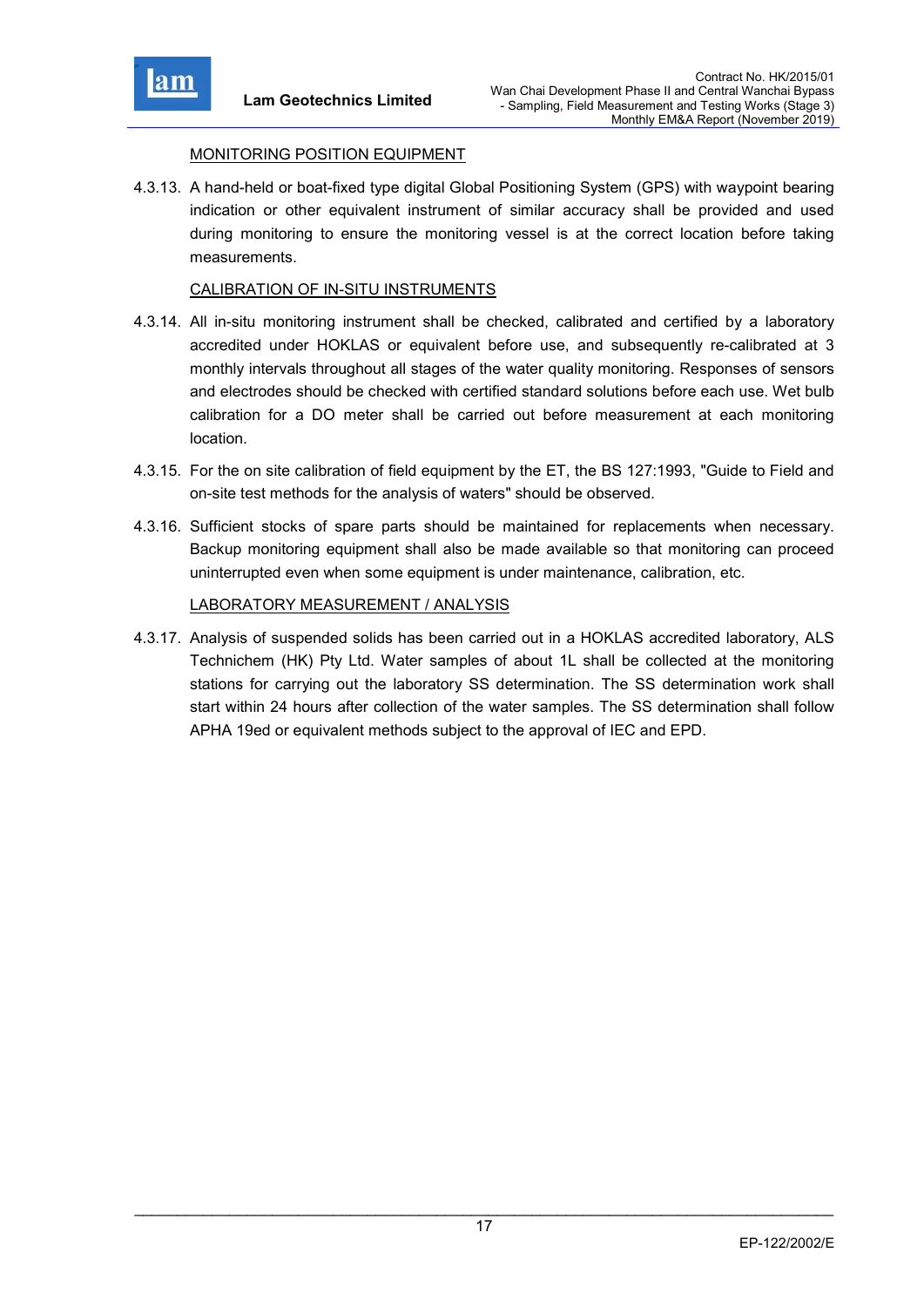

# 5 MONITORING RESULTS

- 5.0.1. The environmental monitoring will be implemented based on the division of works areas of each designated project managed under different contracts with separate FEP applied by individual contractors. Overall layout showing work areas of various contracts, latest status of work commencement and monitoring stations is shown in *Figure 2.1* and *Figure 4.1*. The monitoring results are presented in according to the Individual Contract(s).
- 5.0.2. In the reporting month, the concurrent contracts are:
	- Contract no. HK/2012/08 Wan Chai Development Phase II Central Wan Chai Bypass at Wan Chai West.

# 5.1 Noise Monitoring Results

5.1.1 Due to safety concerned, the location of the continuous noise monitoring station at City Hall was finely adjusted to the roof of the City Hall, Low Block on 1 May 2013.

Contract no. HK/2012/08 – Wan Chai Development Phase II – Central – Wan Chai Bypass at Wan Chai West

5.1.2 The proposed division of noise monitoring stations is summarized in Table 5.1 below.

#### Table 5.1 Continuous Noise Monitoring Stations for Contract no. HK/2012/08

| <b>Location ID</b> | District | Description |
|--------------------|----------|-------------|
| ACL <sub>3</sub>   | Central  | City Hall   |

Remarks: Continuous noise monitoring results and graphical presentation for ACL3 during restricted hours and night time period are for information only.

5.1.3 As WDII RSS confirmation of construction works completion at CRIII area on 21 October 2019 and agreed with IEC on 1 November 2019, the continuous noise monitoring at ACL3 – City Hall for Contract no. HK/2012/08 under EP-122/2002/E was suspended from 1 November 2019 onward.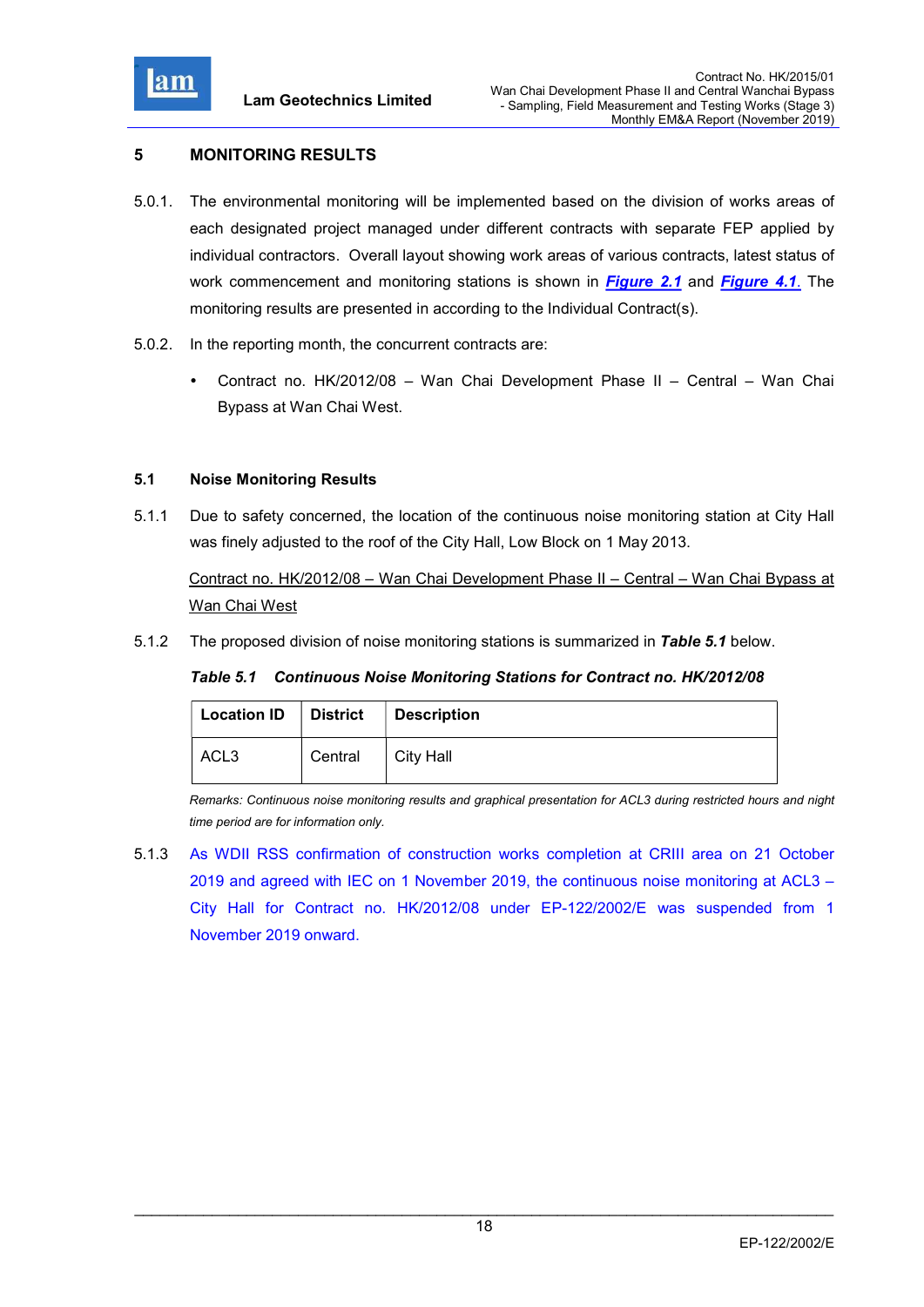

# 5.2 Air Quality Monitoring Results

- 5.2.1 Due to the defective electricity supply found at monitoring station ACL1 and the advice from City Hall Building Management, the air quality monitoring station ACL1 – City Hall was finely adjusted on 28 Feb 2014 to an alternate electricity supply.
- 5.2.2 Due to the large scale renovation works at People's Liberation Army Headquarter, a Proposal for Relocation of Air Quality Monitoring Station at People's Liberation Army Headquarter (ACL2) was formally submitted to EPD on 4th November, 2013.
- 5.2.3 The Proposal for Relocation of Air Quality Monitoring Station at People's Liberation Army Headquarter (ACL2) was approved by EPD on 27 November 2013.
- 5.2.4 According to the approved proposal for relocation of Air Quality Monitoring station, the action and limit levels of ACL2a shall adopt the reference monitoring result from the baseline air monitoring report for EP/364/2009 in 22 April 2010 in which approved by EPD.
- 5.2.5 The air quality monitoring at ACL2a Contractor HK/2012/08 Site Office was commenced on 7 December 2013.

Contract no. HK/2012/08 – Wan Chai Development Phase II – Central – Wan Chai Bypass at Wan Chai West

5.2.6 The proposed division of air quality monitoring stations are summarized in Table 5.3 below.

Table 5.3 Air Quality Monitoring Station for Contract no. HK/2012/08

| <b>Station</b>    | <b>Description</b>                |
|-------------------|-----------------------------------|
| ACL <sub>1</sub>  | City Hall                         |
| ACL <sub>2a</sub> | Contractor HK/2012/08 Site Office |

5.2.7 As WDII RSS confirmation of construction works completion at CRIII area on 21 October 2019 and agreed with IEC on 1 November 2019, the air quality monitoring at ACL1 – City Hall and ACL2a – Contractor HK/2012/08 Site Office for Contract no. HK/2012/08 under EP-122/2002/E was suspended from 1 November 2019 onward.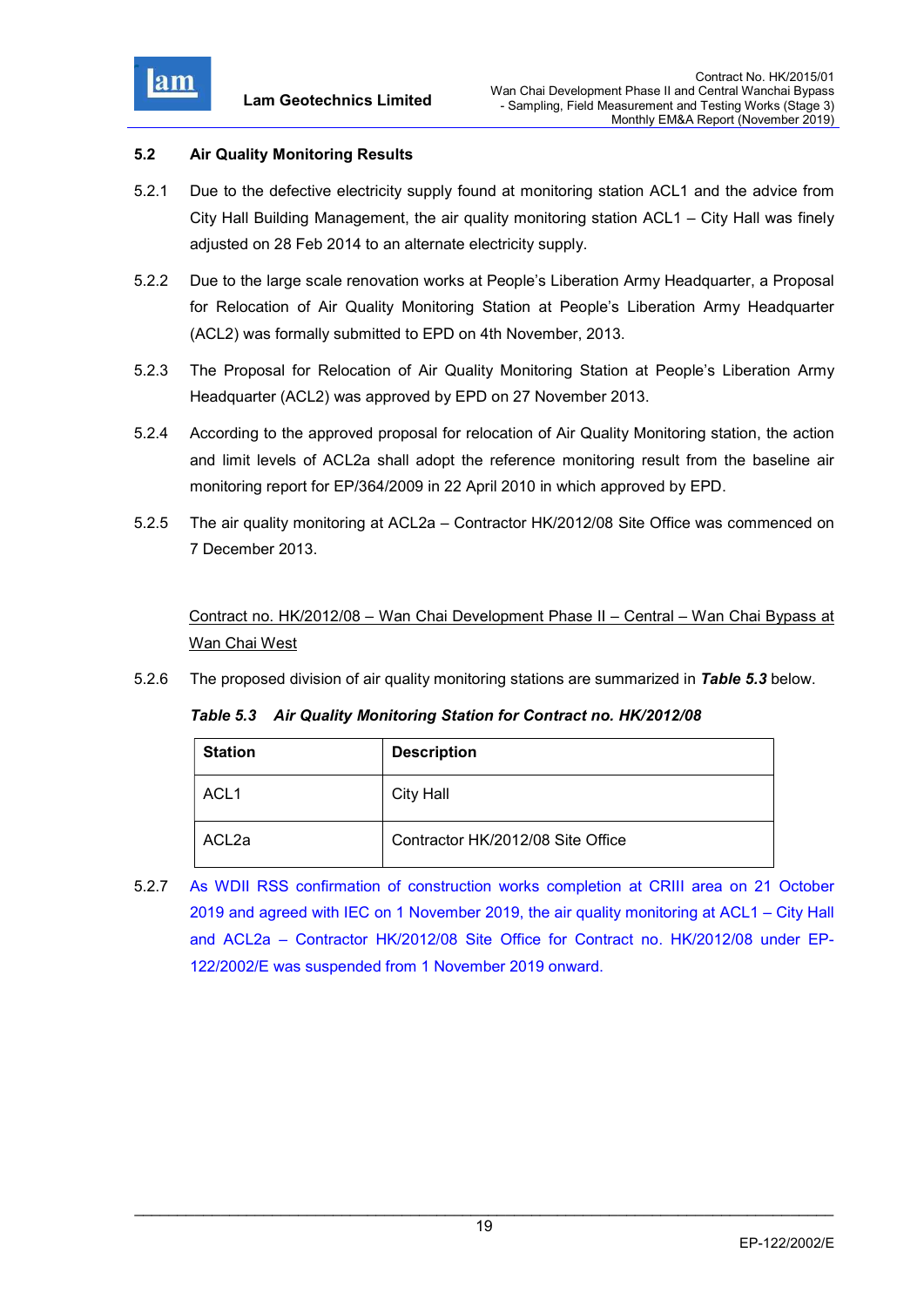

# 5.3 Water Quality Monitoring Results

 Contract no. HK/2012/08 – Wan Chai Development Phase II – Central – Wan Chai Bypass at Wan Chai West

5.3.1 The proposed division of water quality monitoring stations are summarized in Table 5.5 below.

#### Table 5.5 Water Quality Monitoring Station for Contract no. HK/2012/08

| <b>Station ID</b>                   | <b>Description</b>                                                                 |  |  |
|-------------------------------------|------------------------------------------------------------------------------------|--|--|
| <b>Cooling Water Intakes</b>        |                                                                                    |  |  |
| M5B                                 | Swire / Government Headquarters/ Tamar Development/ MTRCL and HSBC<br>Headquarters |  |  |
| <b>Culverts (Reference Station)</b> |                                                                                    |  |  |
| Culvert J                           | Culvert J Outfall Location                                                         |  |  |

5.3.2 With respect to the confirmation of completion of marine work by WDII RSS, the water quality monitoring at M5B and Culvert J was temporary suspended from 23 August 2019 onward after completion of 4 weeks post-construction monitoring and with agreement from IEC.

# 5.4 Waste Monitoring Results

 Contract no. HK/2012/08 – Wan Chai Development Phase II – Central – Wan Chai Bypass at Wan Chai West

5.4.1 No inert and non-inert C&D wastes were disposed in this reporting month. Details of the waste flow table are summarized in Table 5.7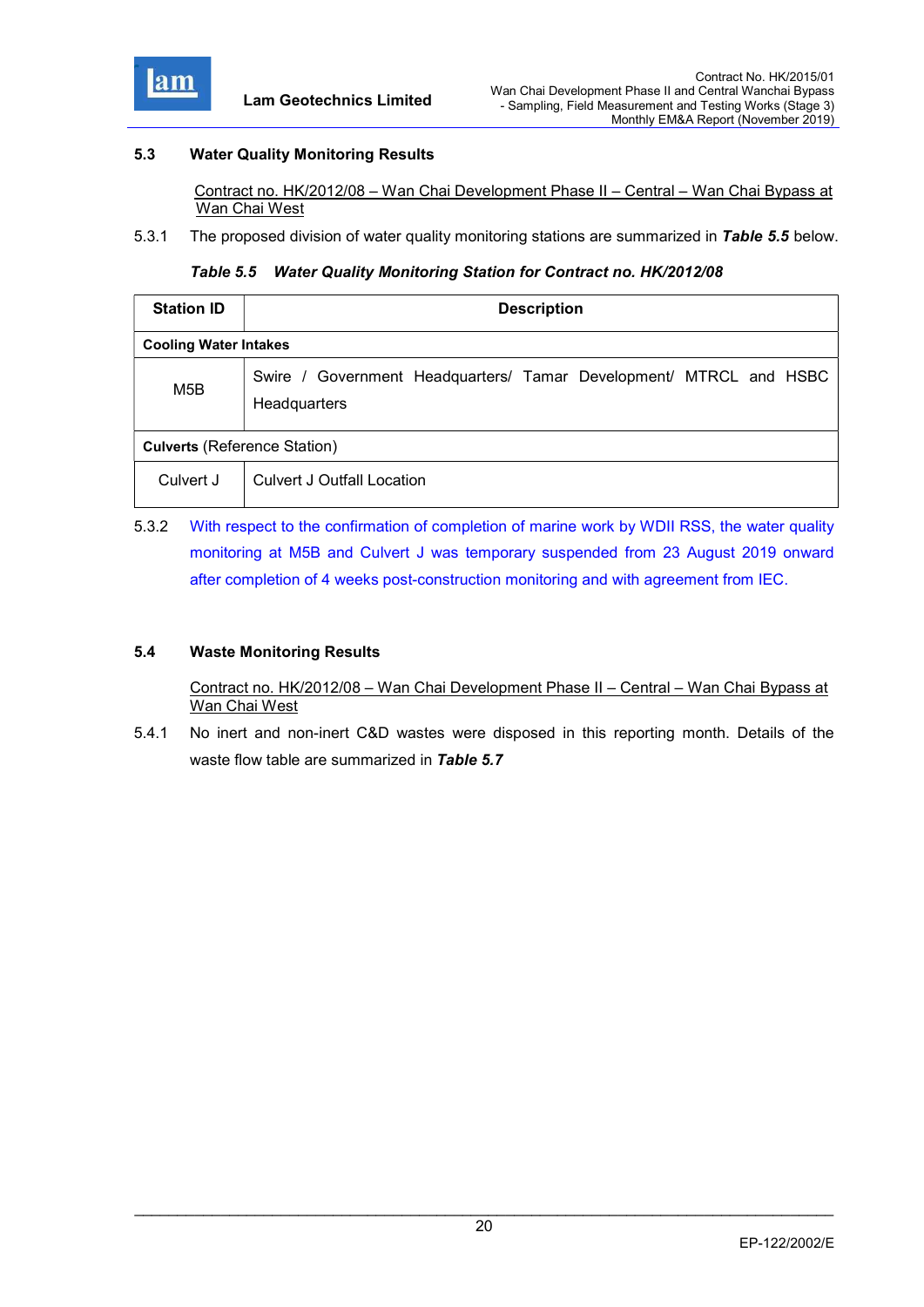

| <b>Waste Type</b>                                                         | <b>Quantity this</b><br>month | <b>Cumulative</b><br><b>Quantity-to-Date</b> | <b>Disposal / Dumping</b><br><b>Grounds</b> |
|---------------------------------------------------------------------------|-------------------------------|----------------------------------------------|---------------------------------------------|
| <b>Inert C&amp;D materials</b><br>disposed, m3                            | <b>NIL</b><br><b>NIL</b>      | 8005<br>51779                                | <b>TM38</b><br><b>TKO137</b>                |
| Inert C&D materials<br>recycled, m3                                       | <b>NII</b>                    | <b>NII</b>                                   | <b>NII</b>                                  |
| <b>Non-inert C&amp;D materials</b><br>disposed, m3                        | <b>NIL</b>                    | 1925                                         | <b>SENT Landfill</b>                        |
| <b>Non-inert C&amp;D materials</b><br>recycled, m3                        | <b>NII</b>                    | <b>NII</b>                                   | <b>NII</b>                                  |
| <b>Chemical waste</b><br>disposed, kg                                     | <b>NIL</b>                    | <b>NIL</b>                                   | <b>NIL</b>                                  |
| <b>Marine Sediment</b><br>(Type 1 – Open Sea<br>Disposal), m <sup>3</sup> | $\mathbf 0$<br>(Bulk volume)  | $\mathbf 0$<br>(Bulk volume)                 | South of Cheung Chau                        |
| <b>Marine Sediment</b><br>(Type 2), $m3$                                  | $\Omega$<br>(Bulk volume)     | $\mathbf{0}$<br>(Bulk volume)                | South of The Brothers                       |

# Table 5.7 Details of Waste Disposal for Contract no. HK/2012/08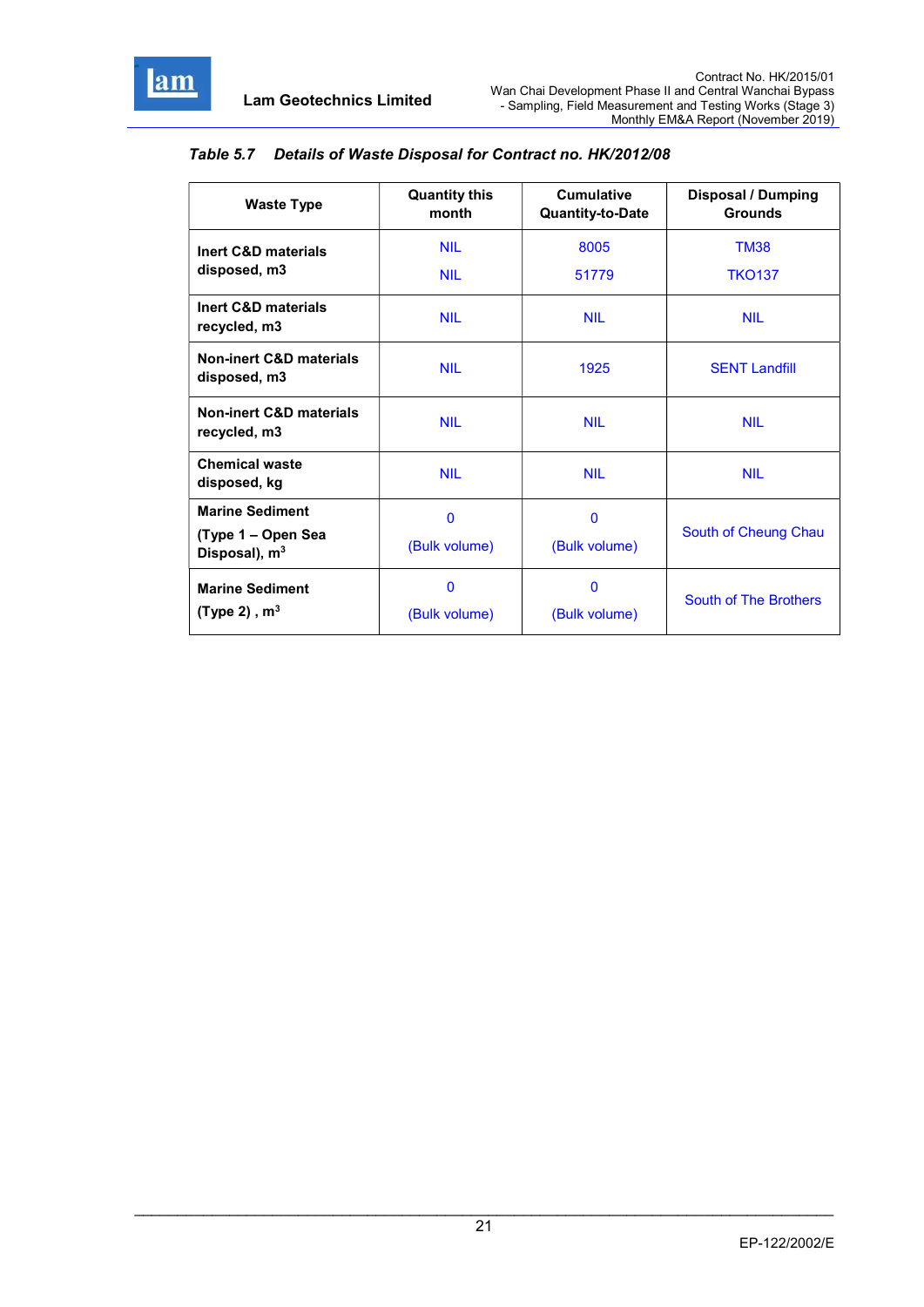

#### 6 Compliance Audit

6.0.1 The Event Action Plan for construction noise, air and water quality are presented in Appendix 6.1.

# 6.1 Noise Monitoring

 Contract no. HK/2012/08 – Wan Chai Development Phase II – Central – Wan Chai Bypass at Wan Chai West

6.1.1. As WDII RSS confirmation of construction works completion at CRIII area on 21 October 2019 and agreed with IEC on 1 November 2019, the continuous noise monitoring at ACL3 – City Hall for Contract no. HK/2012/08 under EP-122/2002/E was suspended from 1 November 2019 onward.

# 6.2 Air Quality Monitoring

 Contract no. HK/2012/08 – Wan Chai Development Phase II – Central – Wan Chai Bypass at Wan Chai West

6.2.1 As WDII RSS confirmation of construction works completion at CRIII area on 21 October 2019 and agreed with IEC on 1 November 2019, the air quality monitoring at ACL1 – City Hall and ACL2a – Contractor HK/2012/08 Site Office for Contract no. HK/2012/08 under EP-122/2002/E was suspended from 1 November 2019 onward.

#### 6.3 Water Quality Monitoring

# Contract no. HK/2012/08 – Wan Chai Development Phase II – Central – Wan Chai Bypass at Wan Chai West

6.3.1 With respect to the confirmation of completion of marine work by WDII RSS, the water quality monitoring at M5B and Culvert J was temporary suspended from 23 August 2019 onward after completion of 4 weeks post-construction monitoring and with agreement from IEC.

#### 6.4 Review of the Reasons for and the Implications of Non-compliance

6.4.1 There was no non-compliance from the site audits in the reporting period. The observations and recommendations made in each individual site audit session were presented in Section 8.

#### 6.5 Summary of action taken in the event of and follow-up on non-compliance

6.5.1 There was no particular action taken since no non-compliance was recorded from the site audits in the reporting period.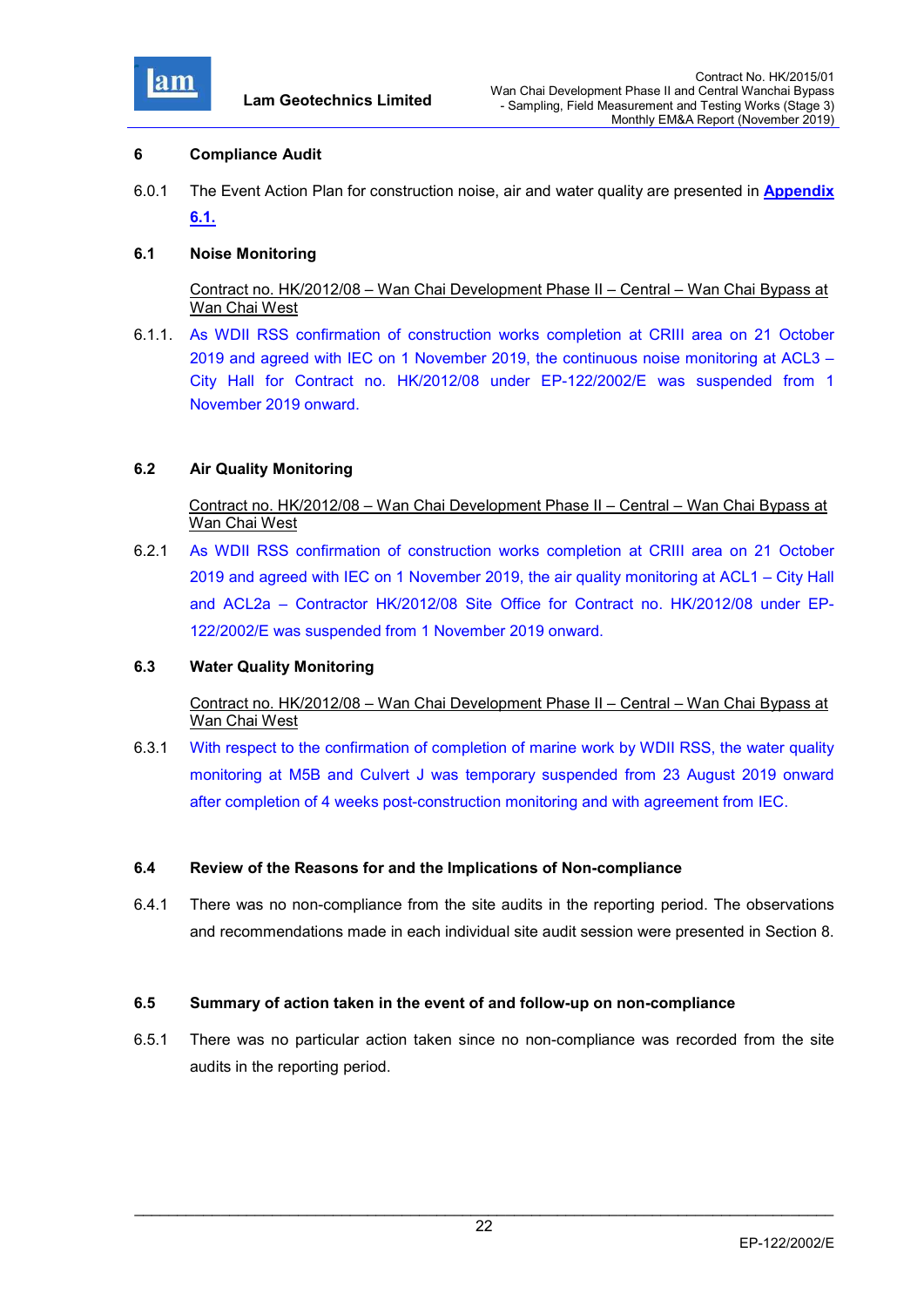

# 7 CUMULATIVE CONSTRUCTION IMPACT DUE TO THE CONCURRENT PROJECTS

- 7.0.1. This section addresses the relevant cumulative construction impact due to the concurrent activities of the current projects including the Central Reclamation Phase III (CRIII), Wan Chai Development Phase II (WDII), Central-WanChai Bypass (CWB), Island Eastern Corridor Link projects (IECL) and Wan Chai Development Phase II – Central – Wan Chai Bypass at Wan Chai East (CWB Tunnel).
- 7.0.2. According to the Final EM&A report of Central Reclamation Phase III (CRIII) for Contract HK 12/02, the major construction activities were completed by end of January 2014 and no construction activities were undertaken thereafter and the water quality monitoring was completed in October 2011. As such, it is considered that there were no cumulative construction impact due to the concurrent activities of the current projects with the Central Reclamation Phase III (CRIII) undertaken by contractor HK12/02 in the reporting month.
- 7.0.3. According to the construction programme of Central-Wanchai Bypass at Wanchai West at the Central Reclamation Phase III area, no works was conducted in November 2019 reporting period. In view of the above, the cumulative construction impact due to the Central Reclamation Phase III (CRIII) was not anticipated.
- 7.0.4. According to the construction programme of Wan Chai Development Phase II, Central-Wan Chai Bypass and Island Eastern Corridor Link projects, the major construction activities under Wan Chai Development Phase II were road and drains construction and trimming work at WCR1 and WCR3 at Wan Chai. The major construction activities under Central-Wan Chai Bypass and Island Eastern Corridor Link Projects were ventilation building ABWF works at Central; seabed reinstatement at Causeway Bay; road works, drainage improvement work, utility diversion works and landscape works at Victoria Park; bridge noise enclosure installation works, road works, drainage works, soft landscape works and ventilation building ABWF work at North Point area in the reporting period. In addition, other non-Wan Chai Development Phase II, Central-Wan Chai Bypass and Island Eastern Corridor Link projects were observed undertaken at Wan Chai North and North Point area.
- 7.0.5. As relevant site mitigation measures for air quality and construction noise were implemented, no significant air quality impact and noise impact from construction activities was concluded in the reporting period. Besides, no construction work was conducted at EP-122 area in the reporting period. Thus, it is evaluated that the cumulative construction impact from the concurrent projects including Wan Chai Development Phase II (WDII), Central- WanChai Bypass (CWB), Island Eastern Corridor Link projects (IECL) was insignificant.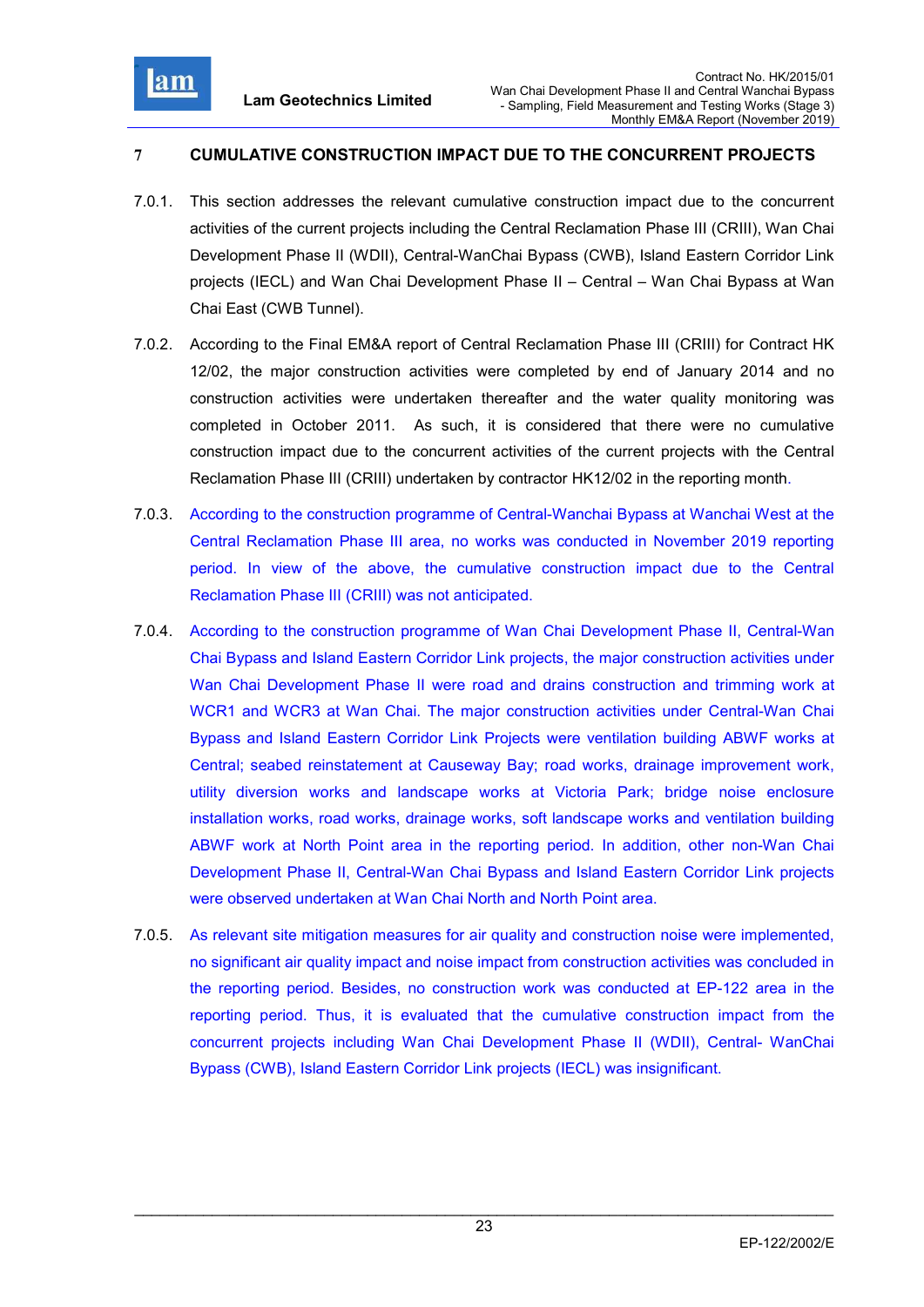

# 8 ENVIRONMENTAL SITE AUDIT

8.1.1 As WDII RSS confirmation of construction works completion at CRIII area on 21 October 2019 and agreed with IEC on 1 November 2019, the weekly environmental site inspection for Contract no. HK/2012/08 under EP-122/2002/E was suspended from 1 November 2019 onward.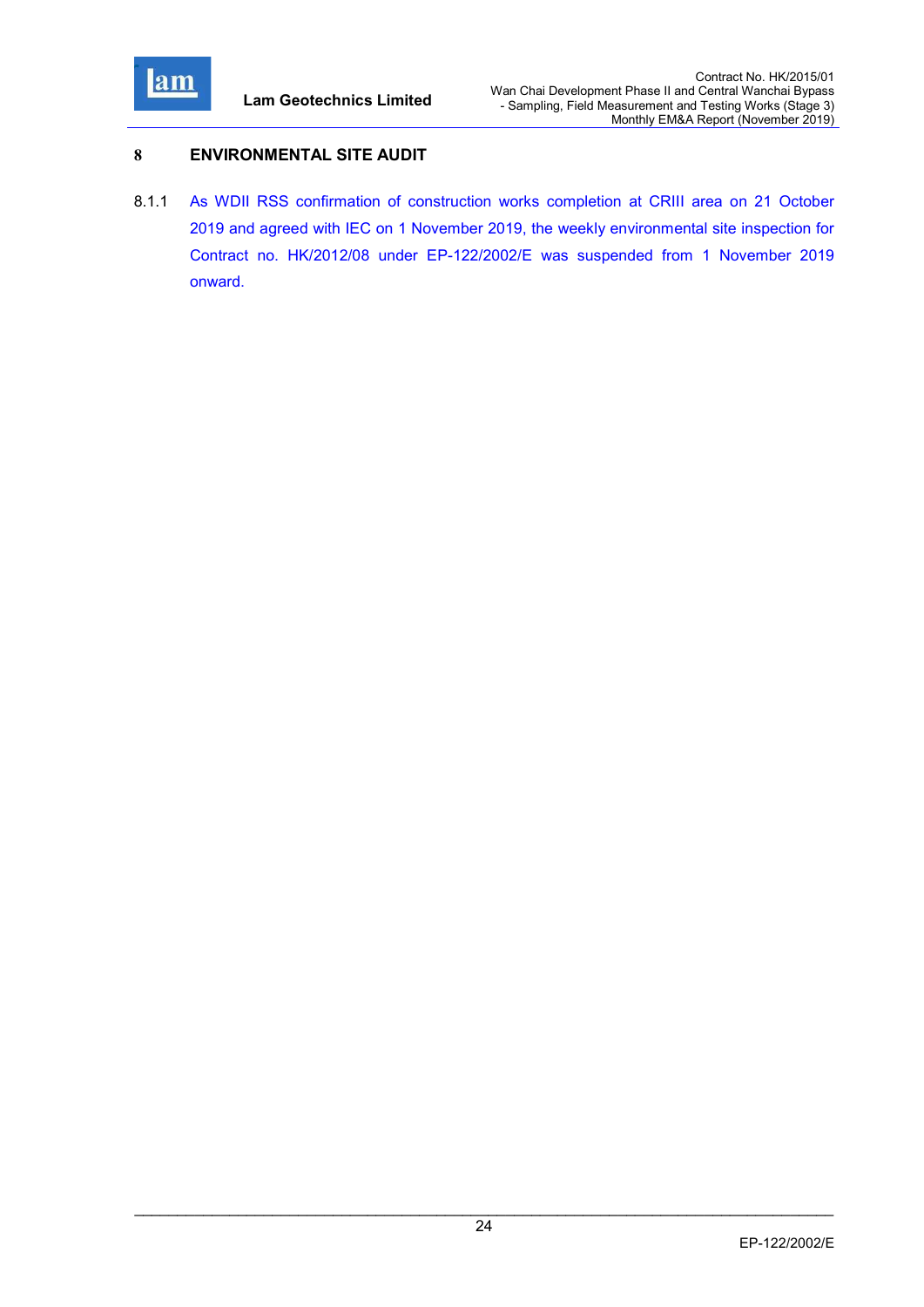

# 9 COMPLAINTS, NOTIFICATION OF SUMMONS AND PROSECUTION

- 9.1.1 No environmental complaint was received in this reporting month.
- 9.1.2 The details of cumulative complaint log and updated summary of complaints are presented in Appendix 9.1
- 9.1.3 Cumulative statistic on complaints and successful prosecutions are summarized in Table 9.1 and Table 9.2 respectively.

| <b>Reporting Period</b>  | <b>No. of Complaints</b> |
|--------------------------|--------------------------|
| July 2013 - October 2019 | h                        |
| November 2019            |                          |
| Total                    | h                        |

# Table 9.2 Cumulative Statistics on Successful Prosecutions

| <b>Environmental</b><br><b>Parameters</b> | <b>Cumulative No.</b><br><b>Brought Forward</b> | <b>No. of Successful</b><br><b>Prosecutions this</b><br>month (Offence Date) | <b>Cumulative No.</b><br>Project-to-Date |
|-------------------------------------------|-------------------------------------------------|------------------------------------------------------------------------------|------------------------------------------|
| Air                                       |                                                 | O                                                                            | U                                        |
| <b>Noise</b>                              | 0                                               | 0                                                                            | 0                                        |
| Water                                     | O                                               | 0                                                                            | 0                                        |
| Waste                                     | ŋ                                               | 0                                                                            | 0                                        |
| <b>Total</b>                              |                                                 | o                                                                            |                                          |